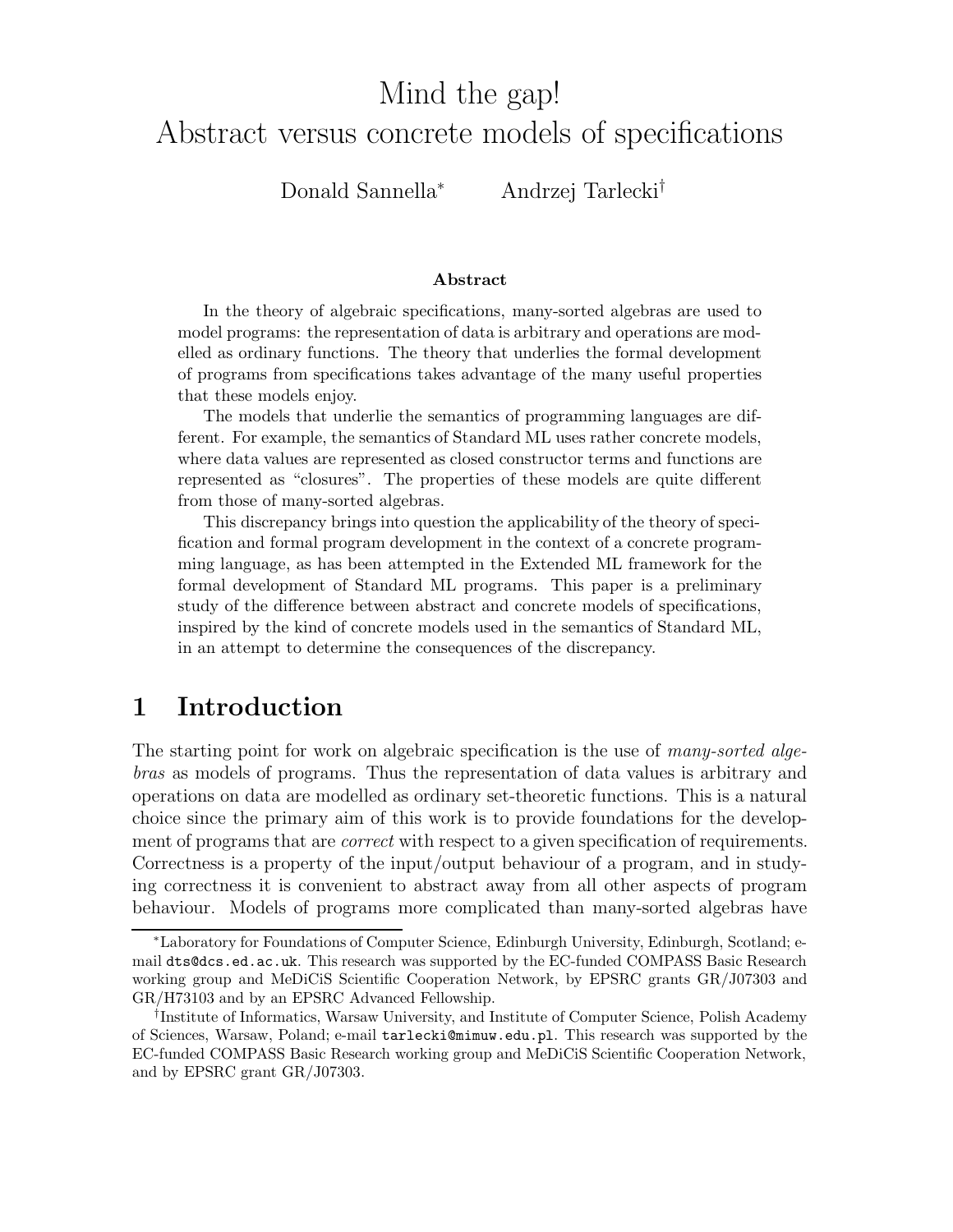been used to deal with advanced features of programming languages (higher-order functions, infinite behaviour, etc.) but the idea is still to abstract away from details of code and algorithms insofar as this is possible.

There is a well-developed theory of algebraic specification which provides syntax for specifications, a formalization of concepts involved in going from specifications to programs by stepwise refinement, methods for proving correctness of refinement steps, etc. Some recent references are [Wir90], [BKLOS91], [LEW96], [ST95] and [ST9?]. This theory takes full advantage of the properties of many-sorted algebras and uses various standard constructions (quotient, free extension, etc.) for building new algebras by adding to and/or combining others. It is mature enough to be applied to the specification and formal development of programs written using "pure" fragments of programming languages.

Of course, programs that have been formally developed are entirely useless unless they are expressed in some implemented programming language. Since the models that underlie the semantics of programming languages are often rather different from many-sorted algebras, there is a potential problem in ensuring that arguments about correctness in the theory of formal development are valid for the semantics of the programming language.

A concrete instance of this problem arises in our work on specification and formal development of Standard ML (SML) programs [Pau91] using the Extended ML (EML) framework [ST89], [San91], [KST95]. SML has an operational semantics [MTH90] which uses rather concrete models of programs, with data represented as closed constructor terms and functions represented as *closures* (a closure is a  $\lambda$ -term together with an environment binding its free variables). Although it is not difficult to map these concrete models to many-sorted algebras, there is a priori no guarantee that this map would preserve and/or reflect important properties of algebras. There are concrete models that do not correspond to any SML program, as well as many algebras that do not correspond to any concrete model, so one question concerns closure of these classes under various algebraic constructions. It is by no means obvious that the concrete models enjoy the particular properties of algebras that are used to explain why formal development in EML yields correct programs.

The situation in SML/EML is an example of a possibly worrying discrepancy between the abstract models used to reason about correctness and the more or less concrete models used to give semantics to programming languages. It seems necessary to check that the process of abstraction has not led us to make false conclusions about the underlying reality. This paper attempts to study this issue, looking to SML and EML for inspiration. This is an awkward thing to study because of the complexity of real programming languages (and SML is no exception) so that some degree of abstraction is unavoidable in the study itself. We therefore proceed by analogy, studying what happens when computability restrictions inspired by those arising in SML are placed on algebras. Even when we refer to SML, we will be considering a "pure" fragment which excludes complications like real numbers, input/output, and polymorphic types. We argue that the analogy is strong enough so that the answers we obtain are valid for SML.

This issue is by no means unique to the specification and formal development of programs using algebraic specifications. The same question arises for any theory of specification and formal development, and more generally whenever an abstract view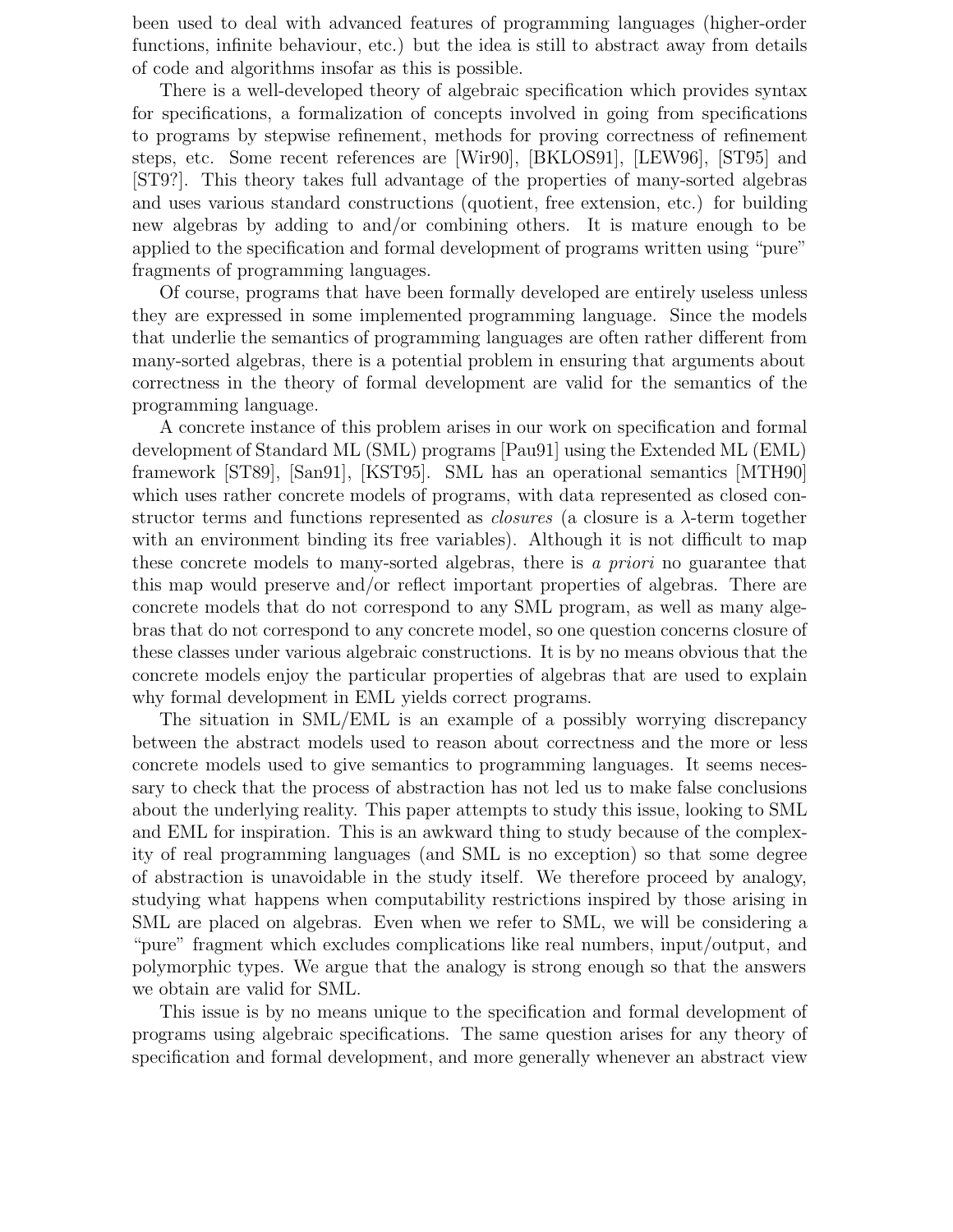is taken of a real system, whether it is a set of differential equations describing the forces acting on a bridge or a mathematical model of program behaviour.

Much of the paper is devoted to the development of a satisfactory notion of "algebra coded by a program" and an investigation of its properties. We begin with modest algebras: partial algebras that come equipped with a computable implementation using natural number encodings of data (Sect. 2). A special case is the  $A0$ -extensions, modest algebras in which the implementation of certain types is fixed (Sect. 3), which appear to capture SML-codable algebras closely enough for the purposes of this paper. The meaning of formulae in modest algebras is defined in Sect. 4, and then in Sect. 5 we explore which constructions on partial algebras carry over to modest algebras. In Sect. 7 we consider the question of which partial algebras can be given the structure of a modest algebra. We proceed to define a simple specification language (Sect. 8) which can be interpreted in various institutions of partial and modest algebras (cf. Sect. 6) and then finally examine the gap between the interpretation of specifications using partial algebras and using modest algebras or modest  $\mathcal{A}0$ -extensions (Sect. 9). Our conclusion is that the discrepancy has no alarming consequences, but the analysis reveals some interesting choices which influence the completeness and flexibility of the formal program development process (Sect. 10).

#### **2 Modest algebras**

This section is devoted to the search for a formalization of the concept of "algebra coded by a program". Since this is sensitive to (at least) what we mean by "program", we cannot give a definitive answer. The notion of modest  $A0$ -extension, presented in the next section, is an approximation that seems to be adequate for our purposes.

The reader is assumed to be familiar with usual notions of many-sorted signature, signature morphism, many-sorted algebra, homomorphism, reduct of a  $\Sigma'$ -algebra A' along a signature morphism  $\sigma : \Sigma \to \Sigma'$  to yield the  $\Sigma$ -algebra  $A'|_{\sigma}$  (written  $A'|_{\Sigma}$ when  $\sigma$  is an inclusion) and similarly for  $\Sigma'$ -homomorphisms, etc.; see e.g. [Wir90]. We use ordinary many-sorted signatures with first-order operation symbols, but restrict to signatures having a countable number of operation symbols. Call the category of such signatures **AlgSig**, and let  $\Sigma = \langle S, \Omega \rangle$  be a signature in **|AlgSig**|. We use partial algebras having countable carrier sets, and so-called strong homomorphisms between such algebras, which preserve and reflect definedness of operations. The category of such  $\Sigma$ -algebras and  $\Sigma$ -homomorphisms is called **PAlg**( $\Sigma$ ). We also use *strong* congruences on partial algebras, which are closed under application of operations and preserve and reflect their definedness. Throughout, we use the arrow  $\rightarrow$  for total functions (and in types of operation symbols) and the arrow  $\rightarrow$  for partial functions.

A modest algebra is a partial algebra equipped with a computable "implementation": its data values are encoded as natural numbers, and its operations are mirrored by partial recursive functions over these encodings.

**Definition 2.1** A modest  $\Sigma$ -algebra A is a partial  $\Sigma$ -algebra A together with:

- a recursive set  $\overline{s} \subseteq \mathbb{N}$  of codes for each  $s \in S$ ;
- a total surjective decoding function  $[\cdot]_s : \overline{s} \to |A|_s$  for each  $s \in S$ ; and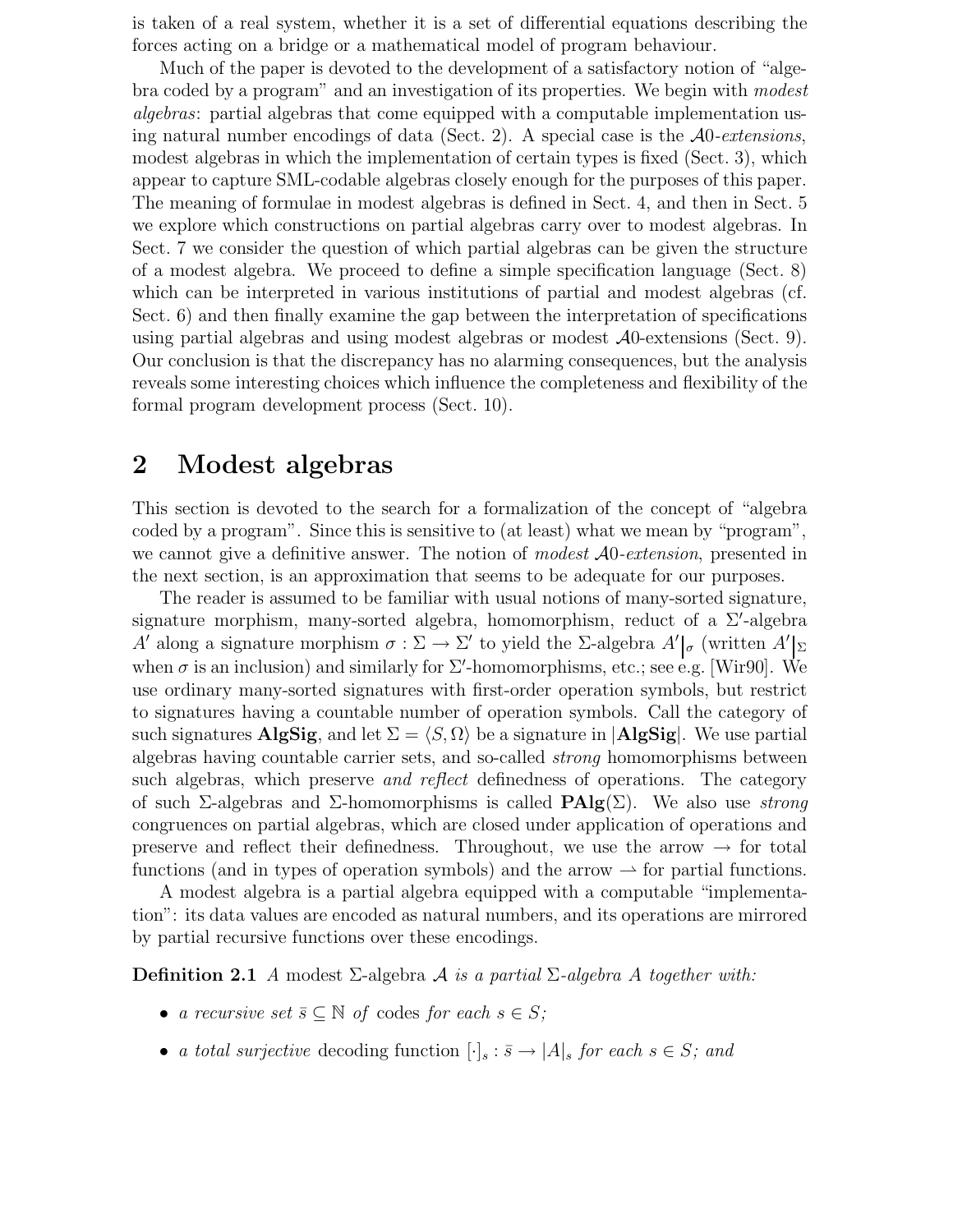• a partial recursive tracking function  $\bar{f} : \bar{s}_1 \times \cdots \times \bar{s}_n \to \bar{s}$  for each  $f : s_1 \times \cdots \times$  $s_n \to s$  in  $\Omega$ 

such that for any such f and  $m_1 \in \bar{s}_1, \ldots, m_n \in \bar{s}_n$ ,  $f(m_1, \ldots, m_n)$  is defined iff  $f_A([m_1]_{s_1},\ldots,[m_n]_{s_n})$  is defined and then  $[\bar{f}(m_1,\ldots,m_n)]_s = f_A([m_1]_{s_1},\ldots,[m_n]_{s_n})$ . We drop subscripts from decoding functions when they are determined by the context. We write |A| for A and say that A is over A, and we write  $\bar{s}_A$ ,  $[\cdot]_A$  and  $\bar{f}_A$  when A is not obvious.

This definition is intended to reflect the way that programs in a language like Standard ML "code" algebras. Think of each sort s as an SML type, with the codes in  $\bar{s}$  being Gödel-style encodings of constructor terms of this type. If s is a function type, the codes in  $\bar{s}$  are encodings of  $\lambda$ -terms. The requirement that  $\bar{s}$  be recursive stems from the fact that typechecking in SML is decidable: given an SML term, we can decide whether or not it is a constructor term (or  $\lambda$ -term) of a given type over a given set of constructors. The tracking functions need to be partial recursive to make them SML-implementable. For any built-in type or user-defined concrete data type s whose definition does not involve abstract types or function types (in SML parlance, an "eqtype"),  $[\cdot]$  is a bijection and so equality in  $|A|_s$  corresponds to identity of constructor terms of type s. SML then provides a function  $= : s \times s \rightarrow \text{bool}$ that decides the equality. But for a function type  $s \to t$ , if the interpretation taken in  $|A|_{s\to t}$  is the usual set-theoretic function space (restricted to denotable functions) then  $[\cdot]_{s\to t} : \overline{s\to t} \to |A|_{s\to t}$  is in general no longer a bijection since it maps extensionally equal  $\lambda$ -terms to the same set-theoretic function. The kernel of  $[\cdot]_{s\to t}$ ,  $\equiv_{[\cdot]_{s\to t}}$  =  $_{\text{def}}$  $\{\langle m, m' \rangle \in \overline{s \to t} \times \overline{s \to t} \mid [m] = [m']\},\$ is typically not even semi-decidable.

The term "modest algebra" comes from the term "modest set" [Ros90] where however the requirement that the sets of codes be recursive is absent. The function space used there would not satisfy such an assumption even if its domain and range did, since it is not decidable whether or not a given partial recursive function on N is a function between two given recursive sets. As explained above, we think of (codes of) statically well-typed  $\lambda$ -terms as codes for values of the function space.

The restriction to countable algebras is forced by the definition of modest algebra: obviously, uncountable carrier sets cannot be encoded using natural numbers (although see [SHT95] for a theory of computable approximations of uncountable algebras). Some other simple properties of modest algebras follow directly from the definition. We start with an alternative formulation of the definition itself.

**Proposition 2.2** The families  $\overline{S} = \langle recursive \overline{s} \subseteq \mathbb{N} \rangle_{s \in S}, [\cdot] = \langle [\cdot]_s : \overline{s} \to |A|_s \rangle_{s \in S}$ and  $\overline{\Omega} = \langle partial \text{ recursive } \overline{f} : \overline{s}_1 \times \cdots \times \overline{s}_n \to \overline{s} \rangle_{f:s_1 \times \cdots \times s_n \to s \in \Omega} \text{ form a modest } \Sigma \text{-algebra}$ A over a partial  $\Sigma$ -algebra A iff  $[\cdot] : \overline{A} \to A$  is a surjective  $\Sigma$ -homomorphism, where  $\bar{\mathcal{A}}$  is the partial  $\Sigma$ -algebra with carriers  $\bar{S}$  and operations  $\bar{\Omega}$ .

This means that we can view any modest algebra  $A$  as a surjective homomorphism from  $\mathcal A$  to  $|\mathcal A|$ , and vice versa. It also says that one may view  $\mathcal A$  as a concrete implementation of  $|\mathcal{A}|$ , with  $|\cdot|$  as the so-called "abstraction function" [Hoa72].

**Corollary 2.3** Let A together with  $[\cdot]$  form a modest  $\Sigma$ -algebra over A. If  $j : A \rightarrow B$ is a surjective  $\Sigma$ -homomorphism then  $\overline{A}$  together with j  $\circ$   $[\cdot] : \overline{A} \to B$  forms a modest  $\Sigma$ -algebra over B.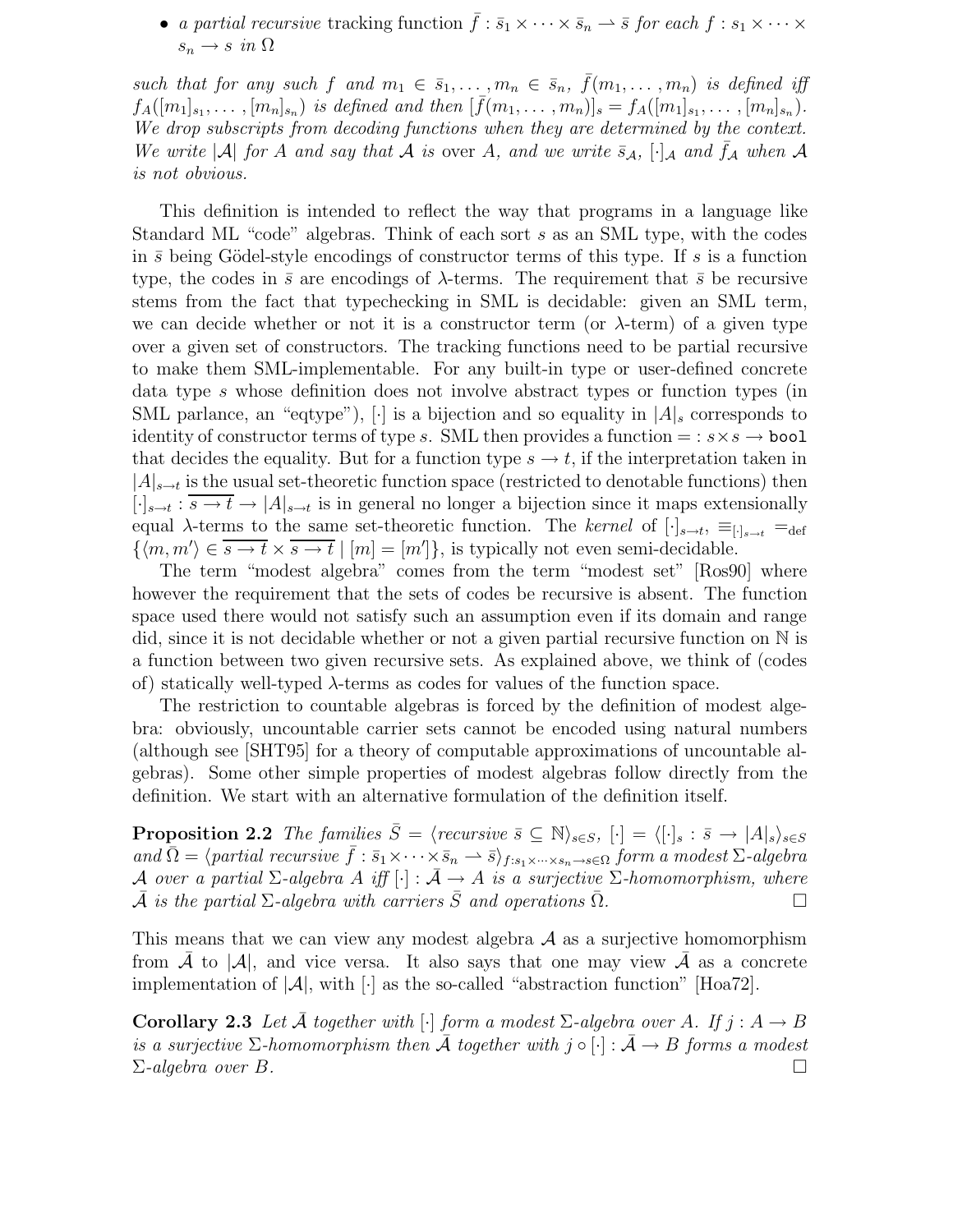**Proposition 2.4** Let A be a partial  $\Sigma$ -algebra and  $\overline{A}$  be as above. There is a surjective  $\Sigma$ -homomorphism  $[\cdot] : \overline{A} \to A$  (i.e. a modest  $\Sigma$ -algebra over A with codes  $\overline{A}$  and decoding function  $\lceil \cdot \rceil$ ) iff there is a  $\Sigma$ -congruence  $\approx$  on  $\bar{\mathcal{A}}$  such that  $A \cong \bar{\mathcal{A}}/\approx$ .

**Proposition 2.5** Let  $\overline{A}$  and  $[\cdot] : \overline{A} \to A$  be as in Prop. 2.2, but with  $\overline{S} = \langle r.e. \overline{s} \subseteq$  $\mathbb{N}_{s \in S}$ . Then there is a modest  $\Sigma$ -algebra over A.

**PROOF:** Since each  $\bar{s}$  is r.e. there is a recursive bijection  $e_s : \bar{s}' \to \bar{s}$  where  $\bar{s}' \subseteq \mathbb{N}$ is recursive. Define the decoding functions  $[\cdot]' = \langle [\cdot]_s' : \overline{s}' \to |A|_s \rangle_{s \in S}$  by  $[\cdot]_s' =$  $[\cdot]_s \circ e_s$ , and the tracking functions  $\overline{\Omega}' = \langle \overline{f'} \rangle_{f:s_1 \times \cdots \times s_n \to s \in \Omega}$  by  $\overline{f'(m'_1, \ldots, m'_n)} =$  $e_s^{-1}(\bar{f}(e_{s_1}(m'_1),\ldots,e_{s_n}(m'_n)))$  for  $m'_1 \in \bar{s}'_1,\ldots,m'_n \in \bar{s}'_n$ . It is easy to see that  $\bar{S}' =$  $\langle \bar{s}' \rangle_{s \in S}$ ,  $\bar{\Omega}'$  and  $[\cdot]'$  form a modest  $\Sigma$ -algebra over A.

**Definition 2.6** A modest  $\Sigma$ -homomorphism  $h : A \rightarrow B$  is a  $\Sigma$ -homomorphism between the underlying partial algebras  $|h| : |A| \to |B|$  together with a family of partial recursive tracking functions  $\langle \bar{h}_s : \mathbb{N} \to \mathbb{N} \rangle_{s \in S}$  such that for each  $s \in S$  and  $m \in \bar{s}_\mathcal{A}$ ,  $\bar{h}_s(m)$  is defined,  $\bar{h}_s(m) \in \bar{s}_B$ , and  $[\bar{h}_s(m)]_B = |h|_s([m]_A)$ . We say that h is over |h|. Modest  $\Sigma$ -algebras and modest  $\Sigma$ -homomorphisms (with the obvious composition) form a category called **MAlg**( $\Sigma$ ), and  $|\cdot|$ : **MAlg**( $\Sigma$ )  $\rightarrow$  **PAlg**( $\Sigma$ ) is a functor.

**Proposition 2.7** A modest  $\Sigma$ -isomorphism  $h : A \rightarrow B$  (i.e. an isomorphism in **MAlg** $(\Sigma)$ ) is an isomorphism  $|h| : |\mathcal{A}| \to |\mathcal{B}|$  in **PAlg** $(\Sigma)$  together with a (total) recursive S-sorted bijection on  $\mathbb N$  that tracks  $|h|$ .

The usual definitions of reduct of a partial  $\Sigma$ -algebra and  $\Sigma$ -homomorphism along a signature morphism  $\sigma : \Sigma \to \Sigma'$  extend to modest  $\Sigma'$ -algebras and their homomorphisms, e.g. using the formulation of modest algebras given by Prop. 2.2: the  $\sigma$ -reduct of  $[\cdot] : \overline{\mathcal{A}}' \to A'$  is  $[\cdot] |_{\sigma} : \overline{\mathcal{A}}' |_{\sigma} \to A' |_{\sigma}$ . We write  $\mathcal{A}' |_{\sigma}$ , or  $\mathcal{A}' |_{\Sigma}$  when  $\sigma$  is an inclusion. This, together with the category  $\textbf{MAlg}(\Sigma)$  for each signature  $\Sigma$ , gives a contravariant functor **MAlg** :  $\mathbf{AlgSig}^{op} \to \mathbf{Cat}$ .

There is a well-developed theory of computable algebra, beginning with the work of Mal'cev [Mal61] (cf. [Rab60]) and including many papers on the expressive power of algebraic specification methods by Bergstra and Tucker, see e.g. [BT87]. For a recent overview see [SHT95]. Although the total modest algebras are exactly the so-called "effectively numbered algebras" of [SHT95], there has been little attention paid to the counterpart for partial algebras. Furthermore, it is common to impose computability restrictions on the decoding functions (e.g. the "computably numbered algebras" of [SHT95] are total modest algebras such that the kernel  $\equiv_{\text{L}_s}$  is decidable for all sorts  $s \in S$ ; these apply to all sorts while we have seen that in the SML context such restrictions are appropriate for some sorts (for example, those corresponding to eqtypes) but not for others (for example, those corresponding to function types). Another difference is that while [SHT95] concentrates on modestizable algebras, where the encoding structure remains implicit (see Sect. 7 below), we deal with modest algebras, which contain the encoding structure explicitly.

# **3 Modest** A0**-extensions**

Despite the comments above concerning the relationship between modest algebras and SML, modest algebras do not capture only SML-codable algebras.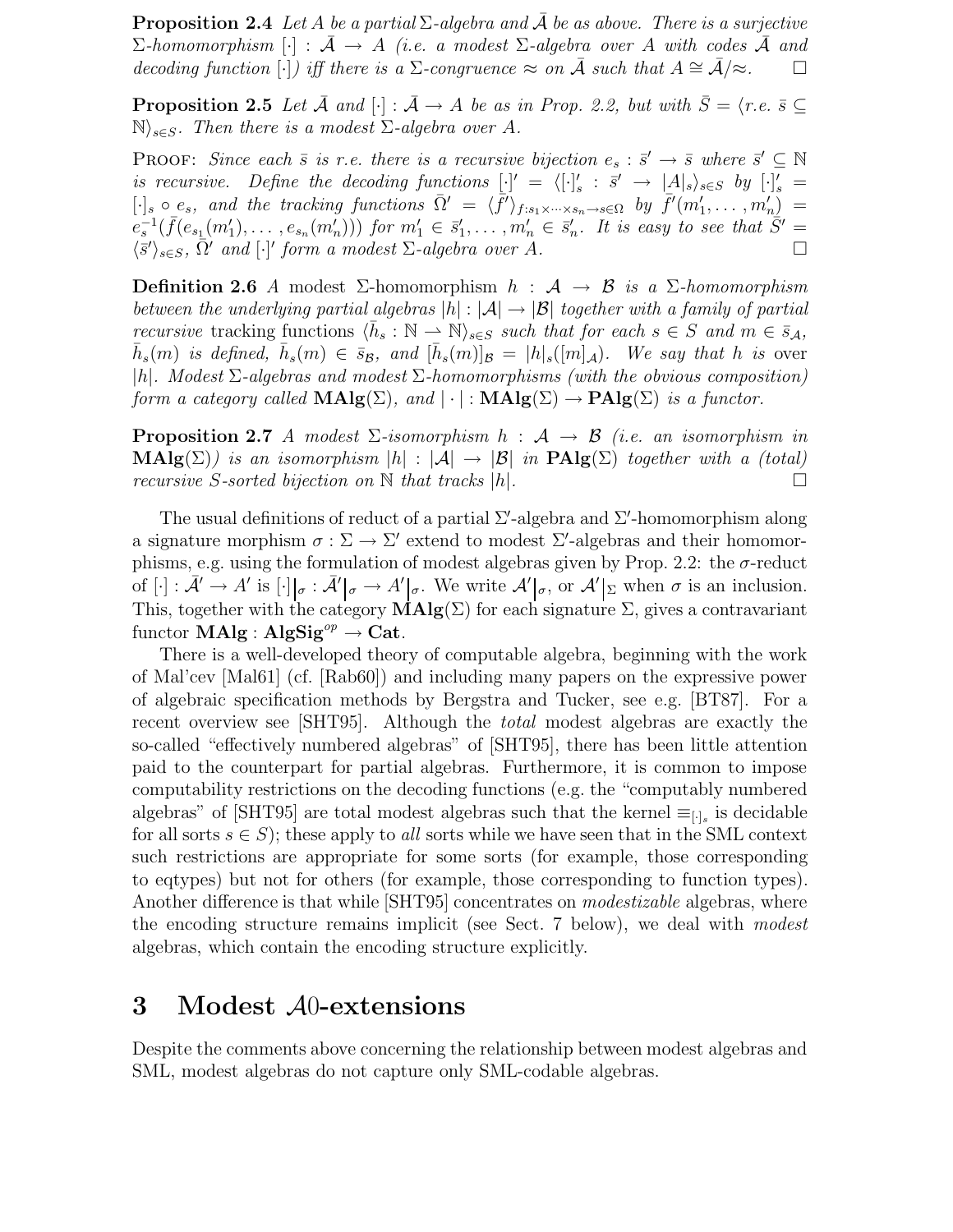**Counterexample 3.1** Let A be a two-sorted algebra with carriers  $|A|_s = |A|_t = N$ such that  $f_A : |A|_s \to |A|_t$  is a total non-computable bijection and f is the only operation symbol. A modest algebra over A is given by taking  $\bar{s} = \bar{t} = \mathbb{N}, [\cdot]_s = f^{-1}$ and  $[\cdot]_t$  and the tracking function f to be the identity.

The question of which partial algebras can and cannot be given the structure of a modest algebra will be treated in Sect. 7.

A further reason for the mismatch is that SML insists on a particular interpretation of certain types, the so-called "pervasive" types like string and bool whose implementation is fixed by the system. Suppose that  $\Sigma 0 = \langle S0, \Omega 0 \rangle$  is a signature containing the sorts and operation symbols whose interpretation we want to fix as the one given by a particular modest  $\Sigma$ 0-algebra A0. We assume that  $\equiv_{[\cdot]_s}$  is decidable for all  $s \in S_0$ ; then there is no loss of generality in assuming that  $[\cdot]_s$  is a bijection for all  $s \in S_0$  so we make this assumption. We assume that  $\Sigma_0$  contains at least the sorts bool (Booleans) and nat (natural numbers) with the usual operations  $(true, false : \rightarrow bool, 0 : \rightarrow nat, +: nat \times nat \rightarrow nat, etc.)$  and that the interpretations of these in  $|\mathcal{A}0|$  are as usual. It follows that all values in  $|\mathcal{A}0|$  are  $\Sigma$ 0-reachable. We restrict attention to signatures  $\Sigma$  that extend  $\Sigma$ 0. Let  $\mathbf{AlgSig}_{\Sigma 0}$  be the category of signatures extending  $\Sigma 0$ , with signature morphisms that are the identity on  $\Sigma 0$ .

**Definition 3.2** Let  $\Sigma$  be a signature extending  $\Sigma$ 0. A modest  $\Sigma$ -algebra A extends A0 (A is a modest A0-extension) if there is a modest  $\Sigma$ 0-isomorphism  $h : A|_{\Sigma} \to A0$ such that  $\bar{h}$  is the S0-sorted identity function on  $\mathbb{N}$ .

Note that this fixes the *concrete implementation* of  $\Sigma 0$  while fixing its interpretation on the *abstract* level only up to isomorphism: if  $\mathcal A$  is an  $\mathcal A$ 0-extension then  $\mathcal A|_{\Sigma 0} = \overline{\mathcal A 0}$ while  $|\mathcal{A}|_{\Sigma} \cong |\mathcal{A}0|$ .

If A0 is the built-in implementation of the pervasive types of SML, then for the purposes of this paper we will identify SML-codable algebras with modest A0-extensions. The correspondence is not exact — there are modest  $A0$ -extensions that are not SMLcodable, since we have placed no computability restrictions on the kernel  $\equiv_{[\cdot]}$  for  $s \notin S0$  — but because of the complexity of the semantics of SML [MTH90], capturing exactly the class of SML-codable algebras (and proving that we have done so) would be very difficult. However, the match is close enough that the ideas and results in the sequel should apply to SML. On one hand, the class of modest  $A0$ -extensions is small enough to expose some problems when compared with the class of partial algebras (see Sects. 7 and 9 below); on the other hand it is large enough to cover the SMLcodable algebras. The reader is encouraged to check that the class of SML programs is closed under the main constructions on modest A0-extensions we consider: reduct, amalgamation and definitional extension, cf. Sect. 5.

**Definition 3.3** Let  $\Sigma$  be a signature extending  $\Sigma$ 0. **MAlg**<sub>A0</sub>( $\Sigma$ ) is the subcategory of **MAlg**( $\Sigma$ ) with modest A0-extensions as objects, and as morphisms modest  $\Sigma$ homomorphisms h such that  $h|_{\Sigma_0}$  is tracked by the S0-sorted identity function. This extends to a contravariant functor  $\textbf{MAlg}_{A0} : \textbf{AlgSig}_{\Sigma 0}^{op} \to \textbf{Cat}.$ 

At the abstract level of partial algebras we will similarly concentrate on extensions (up to isomorphism) of the abstract interpretation of built-in sorts and operations given by  $A0 =_{def} A0$ .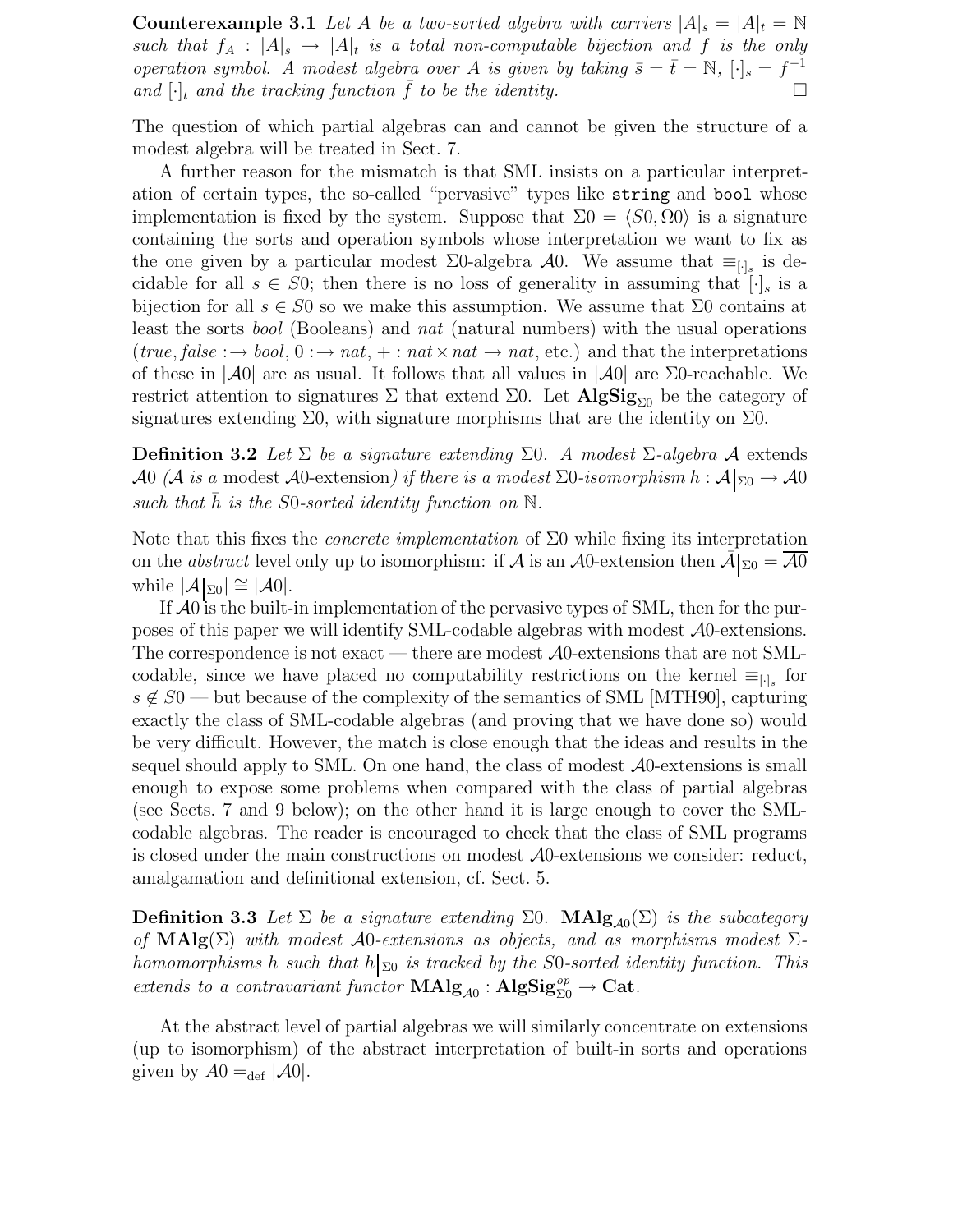**Definition 3.4** Let  $\Sigma \in |{\bf AlgSig}_{\Sigma 0}|$  be a signature extending  $\Sigma 0$ . A partial  $\Sigma$ -algebra extends A0 if  $A|_{\Sigma_0} \cong A_0$ . **PAlg**<sub>A0</sub>( $\Sigma$ ) is the subcategory of **PAlg**( $\Sigma$ ) with partial A0extensions as objects, and as morphisms all  $\Sigma$ -homomorphisms h such that  $h|_{\Sigma_{0}}$  is a  $\Sigma$ 0-isomorphism. This extends to a contravariant functor  $\textbf{PAlg}_{A0} : \textbf{AlgSig}_{\Sigma 0}^{op} \to \textbf{Cat}.$ 

**Proposition 3.5** For any signature  $\Sigma \in$   $|\mathbf{AlgSig}_{\Sigma 0}|$  extending  $\Sigma 0, |\cdot| : \mathbf{MAlg}(\Sigma) \rightarrow$ **PAlg**( $\Sigma$ ) from Def. 2.6 restricts to a functor  $|\cdot|$ : **MAlg**<sub>A0</sub>( $\Sigma$ ) → **PAlg**<sub>A0</sub>( $\Sigma$ ).  $\Box$ 

#### **4 Terms and formulae in modest algebras**

Let X be an S-sorted set of variables. The (total) algebra  $T_{\Sigma}(X)$  of  $\Sigma$ -terms with variables in X and the value  $t_A^v$  of a term t in a partial  $\Sigma$ -algebra A under a (total) valuation  $v: X \to |A|$  are as usual. With evaluation of  $\Sigma$ -terms in a modest  $\Sigma$ algebra A, we have a choice between evaluation in the underlying partial algebra or using the tracking functions. The latter corresponds to ordinary evaluation in the partial algebra  $\mathcal A$  given by Prop. 2.2.

**Definition 4.1** A valuation of variables X in A is an S-sorted (total) function  $v =$  $\langle v_s : X_s \to \bar{s} \rangle_{s \in S}$ . The (extensional) value of t under v in A, written  $t^v_A$ , is  $t^{[\cdot]\circ v}_{|\mathcal{A}|}$ . If t is ground (does not contain any variables) then we can write  $t_A$ .

We use formulae of first-order logic where the atomic formulae are definedness formulae and (strong) equations. Satisfaction of Σ-formulae in a modest Σ-algebra A may be defined either on the level of the underlying partial algebra or on the level of the tracking functions; the latter corresponds to satisfaction in  $\mathcal{A}$ .

**Definition 4.2** Let  $\varphi$  be a formula with free variables in X and let v be a valuation of X in A. We define (extensional) satisfaction of  $\varphi$  by A under v, written  $\mathcal{A} \models_v \varphi$ , by induction on the structure of  $\varphi$ . Here are the cases for atomic formulae:

 $\mathcal{A} \models_v D(t)$  iff  $t^v_{\mathcal{A}}$  is defined  $\mathcal{A}\models_v t = u \quad \textit{iff} \quad t^v_{\mathcal{A}}, u^v_{\mathcal{A}} \textit{ are both undefined, or are both defined and equal}$ 

Thus  $\mathcal{A} \models_v \varphi$  iff  $|\mathcal{A}| \models_{\Box v} \varphi$  in the usual sense. As usual,  $\mathcal{A} \models \varphi$  iff  $\mathcal{A} \models_v \varphi$  for all valuations v.

### **5 Constructions on modest algebras**

In this section we will discuss some constructions on modest algebras (reduct, definitional extension, and amalgamation) that are used in the formal development process to be presented in Sect. 10. We will also have a look at some other standard constructions (quotient and subalgebra). Although these do not appear explicitly in our formalization of the development process, they are taken for granted in work on algebraic specification. Some of these standard constructions carry over easily to modest algebras; others carry over only under certain additional conditions.

We have already seen that the reduct of a partial  $\Sigma'$ -algebra and  $\Sigma'$ -homomorphism along a signature morphism  $\sigma : \Sigma \to \Sigma'$  extend to modest  $\Sigma'$ -algebras and modest  $\Sigma'$ -homomorphisms. Likewise for modest  $\mathcal{A}0$ -extensions and their homomorphisms, provided that  $\sigma$  is the identity on  $\Sigma 0$ .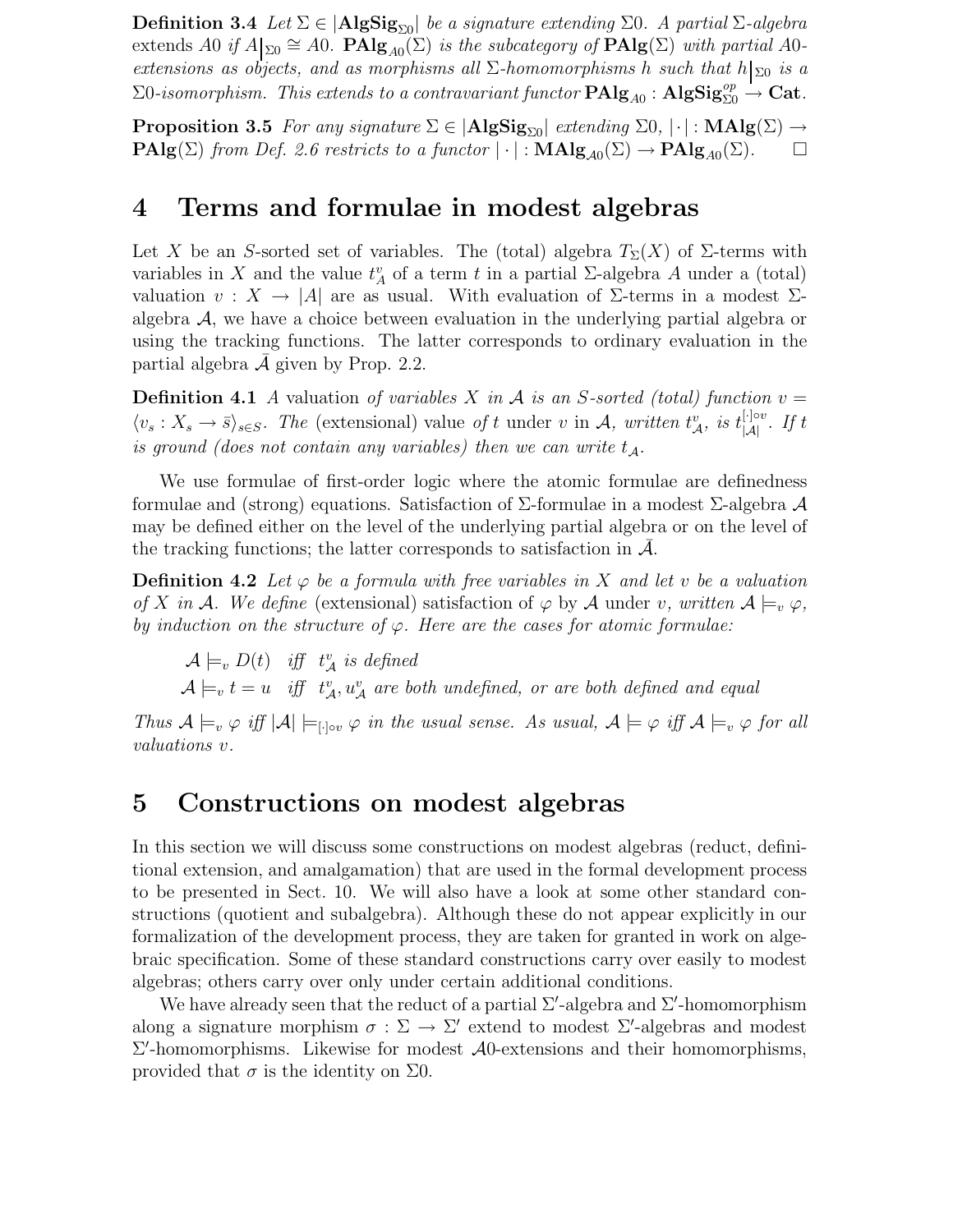**Definition 5.1** Let  $\approx$  be a congruence on  $|\mathcal{A}|$ , where A is given by the surjective homomorphism  $[\cdot] : \overline{\mathcal{A}} \to |\mathcal{A}|$ . The quotient of  $\mathcal{A}$  by  $\approx$ , written  $\mathcal{A}/\approx$ , is the modest  $\Sigma$ -algebra given by the surjective homomorphism  $\lceil·\rceil \approx \circ \lceil·\rceil : \bar{A} \rightarrow |\mathcal{A}|/\approx$ .

**Proposition 5.2** If A extends A0 and  $\approx_s$  is the identity for all  $s \in S0$  then  $A/\approx$ extends  $\mathcal{A}0.$ 

**Definition 5.3** B is a modest subalgebra of a modest  $\Sigma$ -algebra  $\mathcal{A}$  if:  $|\mathcal{B}|$  is a subalgebra of  $|\mathcal{A}|$ ;  $\bar{\mathcal{B}}$  is a subalgebra of  $\bar{\mathcal{A}}$ ; and  $([\cdot]_{\mathcal{B}})_s = ([\cdot]_{\mathcal{A}})_s \restriction \bar{s}_{\mathcal{B}}$  for all  $s \in S$ . A modest  $Σ$ -algebra *A* is reachable if for any  $s ∈ S$  and  $m ∈ \bar{s}$ , there is a ground  $Σ$ -term t such that  $t_{\bar{\mathcal{A}}} = m$ .

**Proposition 5.4** If A is reachable then A has no proper modest subalgebra.  $\square$ 

For partial Σ-algebras, the converse of Prop. 5.4 holds as well, but this does not extend to modest Σ-algebras as the following counterexample shows.

**Counterexample 5.5** Let  $\Sigma$  have sorts s and s' and operation symbols  $0 : \rightarrow s$ ,  $succ: s \to s$ ,  $f: s \to s'$  and  $g: s' \times s \to s'$ . For any two r.e. sets  $X, Y \subseteq \mathbb{N}$ , let  $A_{X,Y}$ be the  $\Sigma$ -algebra such that  $|A|_s = |A|_{s'} = \mathbb{N}$  with 0 and succ interpreted as usual and

$$
f_{A_{X,Y}}(n) = \begin{cases} n & \text{if } n \in X \\ \text{undefined} & \text{otherwise} \end{cases} \qquad g_{A_{X,Y}}(n,m) = \begin{cases} m & \text{if } n \in Y \\ \text{undefined} & \text{otherwise} \end{cases}
$$

Let A be the modest  $\Sigma$ -algebra over A with  $\bar{s} = \bar{s}' = \mathbb{N}$ ,  $[\cdot]_s$  and  $[\cdot]_{s'}$  the identity, and the evident tracking functions for 0, succ, f and g  $(f_{A_{X,Y}}$  and  $g_{A_{X,Y}}$  are partial recursive since X and Y are r.e.).  $\mathcal{A}_{X,Y}$  is not reachable if X is a proper subset of N.

Now choose  $X$  and  $Y$  so that they are disjoint and not recursively separable, that is, for any recursive set  $Q \subseteq \mathbb{N}$ , if  $X \subseteq Q$  then  $Q \cap Y \neq \emptyset$  (such sets X and Y exist, see e.g. [Rog67], Chap. 7, Th. XII]. Let  $\beta$  be a modest subalgebra of  $\mathcal{A}_{X,Y}$ . Then  $X \subseteq |\mathcal{B}|_{s'}$ , and so there exists  $y \in Y$  such that  $y \in |\mathcal{B}|_{s'}$  (since  $|\mathcal{B}|_{s'} = \bar{s}'_{\mathcal{B}}$  is a recursive subset of  $N$  and  $X$  and  $Y$  are not recursively separable). But then, for each  $n \in \mathbb{N}$ ,  $g_{|\mathcal{B}|}(y,n) = n$ , and so  $n \in |\mathcal{B}|_{s'}$ . Thus  $|\mathcal{B}|_{s'} = \mathbb{N} = |\mathcal{A}_{X,Y}|_{s'}$ , and so  $\mathcal{B} = \mathcal{A}_{X,Y}$ . Therefore  $A_{X,Y}$  has no proper modest subalgebra.

Any partial algebra has a unique reachable subalgebra. Counterexample 5.5 shows that this is not the case for modest algebras. For any modest  $\Sigma$ -algebra  $\mathcal{A}$ , the sets  $\langle \{t_{\bar{A}} | t \in |T_{\Sigma}| \} \subseteq \bar{s} \rangle_{s \in S}$  are r.e., and so using Prop. 2.5 it is possible to construct a reachable modest algebra from  $A$  and this family of r.e. sets. But the construction involves a re-coding so the result will not be a modest subalgebra of A in general.

The amalgamated union construction, used to combine algebras over different signatures having a common reduct, generalizes to modest algebras.

**Proposition 5.6** Consider a pushout in the category **AlgSig**:

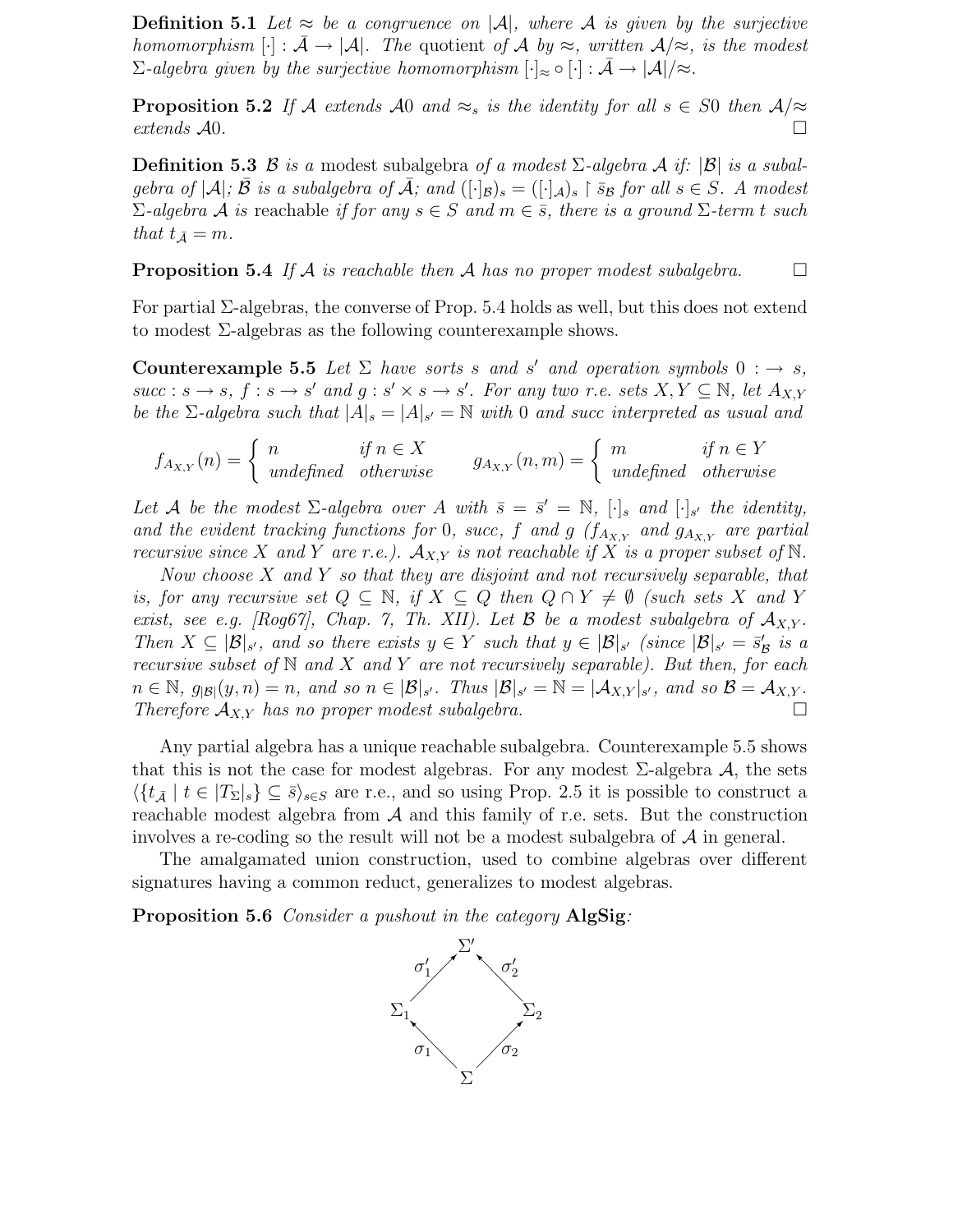Then, for any modest  $\Sigma_1$ -algebra  $\mathcal{A}_1$  and modest  $\Sigma_2$ -algebra  $\mathcal{A}_2$  such that  $\mathcal{A}_1|_{\sigma_1} =$  $\mathcal{A}_2|_{\sigma_2}$ , there exists a unique modest  $\Sigma'$ -algebra  $\mathcal{A}'$  such that  $\mathcal{A}'|_{\sigma'_1} = \mathcal{A}_1$  and  $\mathcal{A}'|_{\sigma'_2} = \mathcal{A}_2$  $\mathcal{A}_2$ . If  $\mathcal{A}_1$ ,  $\mathcal{A}_2$  and  $\mathcal{A}_1|_{\sigma_1}$  are all modest  $\mathcal{A}0$ -extensions then so is  $\mathcal{A}'$ . .

In Sect. 4 we have introduced formulae, which can be used as axioms to *specify* required properties of modest algebras. The quotient construction and amalgamation as discussed above are examples of how modest algebras can be modified and combined. To build modest algebras "from scratch" we need some elementary ways to define new modest algebras and/or their components. As a simple example, let us now consider *definitions* of operations.

Given a signature  $\Sigma$ , a  $\Sigma$ -definition has the form

fun  $f(x_1:s_1,\ldots,x_n:s_n)=t:s$ 

where f does not occur in  $\Sigma$ , t is a term of sort s over the signature  $\Sigma[f] = \det \Sigma \cup \{f : f\}$  $s_1 \times \cdots \times s_n \to s$  (so t may refer to f) with variables  $\{x_1 : s_1, \ldots, x_n : s_n\}$ . Mutual recursion is not provided but adding it should not introduce any new problems.

Such a definition determines an extension of an ordinary partial algebra, which can be used to explain the effect of definitions on modest algebras.

**Definition 5.7** Given a partial  $\Sigma$ -algebra A, a  $\Sigma$ -definition

$$
\text{fun } f(x_1:s_1,\ldots,x_n:s_n)=t:s
$$

determines a sequence of partial  $\Sigma[f]$ -algebras  $A_0, A_1, A_2, \ldots$  extending A. For each  $j \geq 0, A_j | \Sigma = A$ , and for every  $a_1 \in |A|_{s_1}, \ldots, a_n \in |A|_{s_n}, f_{A_0}(a_1, \ldots, a_n)$  is undefined and for  $j \geq 0$ ,  $f_{A_{j+1}}(a_1,\ldots,a_n) = t_{A_j}^{\{x_1,\ldots,x_n\}\ldots,x_n}$ . The extension of A by fun  $f(x_1:s_1,\ldots,x_n:s_n) = t:s$ , written (somewhat imprecisely)  $A[f\leftarrow t]$ , is the partial  $\Sigma[f]$ -algebra such that  $A[f\leftarrow t]_{\Sigma} = A$  and for every  $a_1 \in |A|_{s_1}, \ldots, a_n \in |A|_{s_n}$  and  $a \in |A|_s, f_{A[f \leftarrow t]}(a_1, \ldots, a_n) = a \text{ iff } f_{A_j}(a_1, \ldots, a_n) = a \text{ for some } j \ge 0.$ 

(This is well-defined, since  $f_{A_j}$ ,  $j \geq 0$ , form a chain w.r.t. the evident ordering between partial functions.)

**Proposition 5.8** Given a  $\Sigma$ -homomorphism  $h : A \rightarrow B$  between partial  $\Sigma$ -algebras and a  $\Sigma$ -definition fun  $f(x_1:s_1,\ldots,x_n:s_n) = t:s, h : A[f \leftarrow t] \rightarrow B[f \leftarrow t]$  is a  $\Sigma[f]$  $homomorphism.$ 

Notice that for any modest  $\Sigma$ -algebra  $\mathcal{A}$ ,  $f_{\bar{\mathcal{A}}[f\leftarrow f]}$  is a partial recursive function. Then, since by Prop. 2.2 any modest  $\Sigma$ -algebra  $\mathcal A$  may be identified with the surjective homomorphism  $[\cdot] : \overline{\mathcal{A}} \to |\mathcal{A}|$ , Prop. 5.8 justifies the following definition:

**Definition 5.9** Given any modest  $\Sigma$ -algebra A and  $\Sigma$ -definition

$$
\text{fun } f(x_1:s_1,\ldots,x_n:s_n)=t:s
$$

the extension of A by fun  $f(x_1:s_1,\ldots,x_n:s_n) = t:s$ , written (somewhat imprecisely)  $\mathcal{A}[f\leftarrow t]$ , is the modest  $\Sigma[f]$ -algebra given by the surjective  $\Sigma[f]$ -homomorphism  $[\cdot]$ :  $\mathcal{A}[f \leftarrow t] \rightarrow |\mathcal{A}|[f \leftarrow t].$ 

**Proposition 5.10** If A is a modest A0-extension then so is  $A[f\leftarrow t]$ .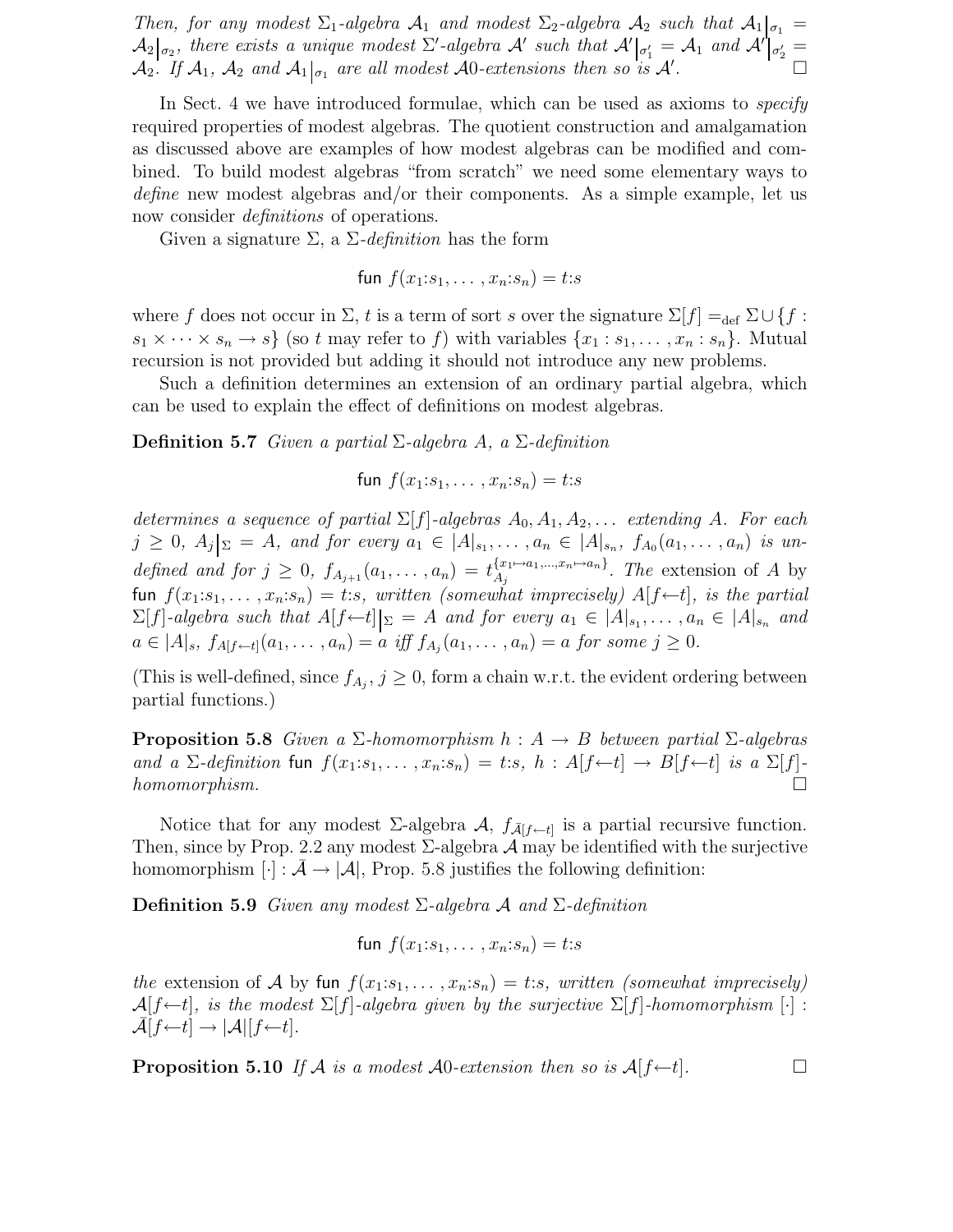# **6 Institutions**

In the previous sections we have introduced concepts which can be put together to form a number of logical systems we might want to use in the process of software specification and development. To systematize this a bit, let us first recall the notion of an institution, which formalizes the concept of a logical system based on a modeltheoretic view of logic. This will also allow us to take advantage of "institutionindependent" concepts and results in the literature.

**Definition 6.1 ([GB92])** An institution **I** consists of: a category  $\text{Sign}_{\text{I}}$  of signa- $\textrm{turners:}~functors~\mathbf{Sen}_{\mathbf{I}}\colon \mathbf{Sign}_{\mathbf{I}}\to \mathbf{Set}~\textrm{ and~}\mathbf{Mod}_{\mathbf{I}}\colon \mathbf{Sign}_{\mathbf{I}}^{op}\to \mathbf{Cat},~giving~for~each~signa$ ture  $\Sigma \in |\textbf{Sign}_{\text{I}}|$  a set  $\textbf{Sen}_{\text{I}}(\Sigma)$  of  $\Sigma$ -sentences and a category  $\textbf{Mod}_{\text{I}}(\Sigma)$  of  $\Sigma$ -models respectively; and a family  $\langle \models_{\mathbf{I},\Sigma} \subseteq |\mathbf{Mod}_{\mathbf{I}}(\Sigma)| \times \mathbf{Sen}_{\mathbf{I}}(\Sigma) \rangle_{\Sigma \in |\mathbf{Sign}_{\mathbf{I}}|}$  of satisfaction relations such that for any signature morphism  $\sigma : \Sigma \to \Sigma'$ ,  $\Sigma$ -sentence  $\varphi \in \mathbf{Sen}_{\mathbf{I}}(\Sigma)$ and  $\Sigma'$ -model  $M' \in |\mathbf{Mod}_{\mathbf{I}}(\Sigma')|$ ,  $M' \models_{\mathbf{I},\Sigma'} \mathbf{Sen}_{\mathbf{I}}(\sigma)(\varphi)$  iff  $\mathbf{Mod}_{\mathbf{I}}(\sigma)(M') \models_{\mathbf{I},\Sigma} \varphi$ .

We will omit the subscript **I** when the institution is obvious, and then for any signature morphism  $\sigma : \Sigma \to \Sigma'$  and  $\Sigma'$ -model  $M' \in |Mod(\Sigma')|$ , we will write  $M'|_{\sigma}$  for **Mod** $(\sigma)(M')$ . Then, for any  $\Sigma$ -model  $M \in |\textbf{Mod}(\Sigma)|$ ,  $\Sigma$ -sentence  $\varphi \subseteq \textbf{Sen}(\Sigma)$  and set of  $\Sigma$ -sentences  $\Phi \subseteq \textbf{Sen}(\Sigma)$ , we will write  $M \models \Phi$  and  $\Phi \models \varphi$  with the usual meaning. The latter notation introduces the crucial concept of *semantic entailment*. In the previous sections we have in effect defined four institutions:

- **I<sup>P</sup> (partial algebras):** The category of signatures is **AlgSig**; sentences are closed first-order formulae with equality and definedness formulae; the model functor is **PAlg** :  $\mathbf{AlgSig}^{op} \to \mathbf{Cat}$ ; and the satisfaction relation is the usual satisfaction of first-order formulae in partial algebras.
- $I_{A0}$  (partial A0-extensions): Like  $I_P$ , but the category of signatures is  $\text{AlgSig}_{\Sigma_0}$ and the model functor is  $\textbf{PAlg}_{A0} : \textbf{AlgSig}_{\Sigma 0}^{op} \to \textbf{Cat}.$
- $I_M$  (modest algebras): Like  $I_P$ , but the model functor is  $MAlg : AlgSig^{op} \to Cat$ and the satisfaction relation is the extensional satisfaction of first-order formulae in modest algebras.
- **I**<sub>A0</sub> (modest  $\mathcal{A}0$ -extensions): Like  $I_M$ , but the category of signatures is  $\mathbf{AlgSig}_{\Sigma 0}$ and the model functor is  $\textbf{MAlg}_{A0} : \textbf{AlgSig}_{\Sigma 0}^{op} \to \textbf{Cat}.$

An important property of institutions is whether they admit amalgamation of models, used in the process of modular composition of programs, cf. [EM85], [ST88b].

**Definition 6.2** An institution **I** admits amalgamation<sup>1</sup> if its category of signatures **Sign** has pushouts and its model functor **Mod** :  $\text{Sign}^{op} \rightarrow \text{Cat}$  maps pushouts in **Sign** to pullbacks in **Cat**.

The most important consequence of this property is that amalgamation of models (and of model morphisms), as spelled out in Prop. 5.6 for modest algebras, is then unambiguously defined.

**Proposition 6.3** I<sub>P</sub>,  $I_{A0}$ , I<sub>M</sub> and  $I_{A0}$  admit amalgamation.

<sup>1</sup>Such institutions were called semiexact in [DGS93].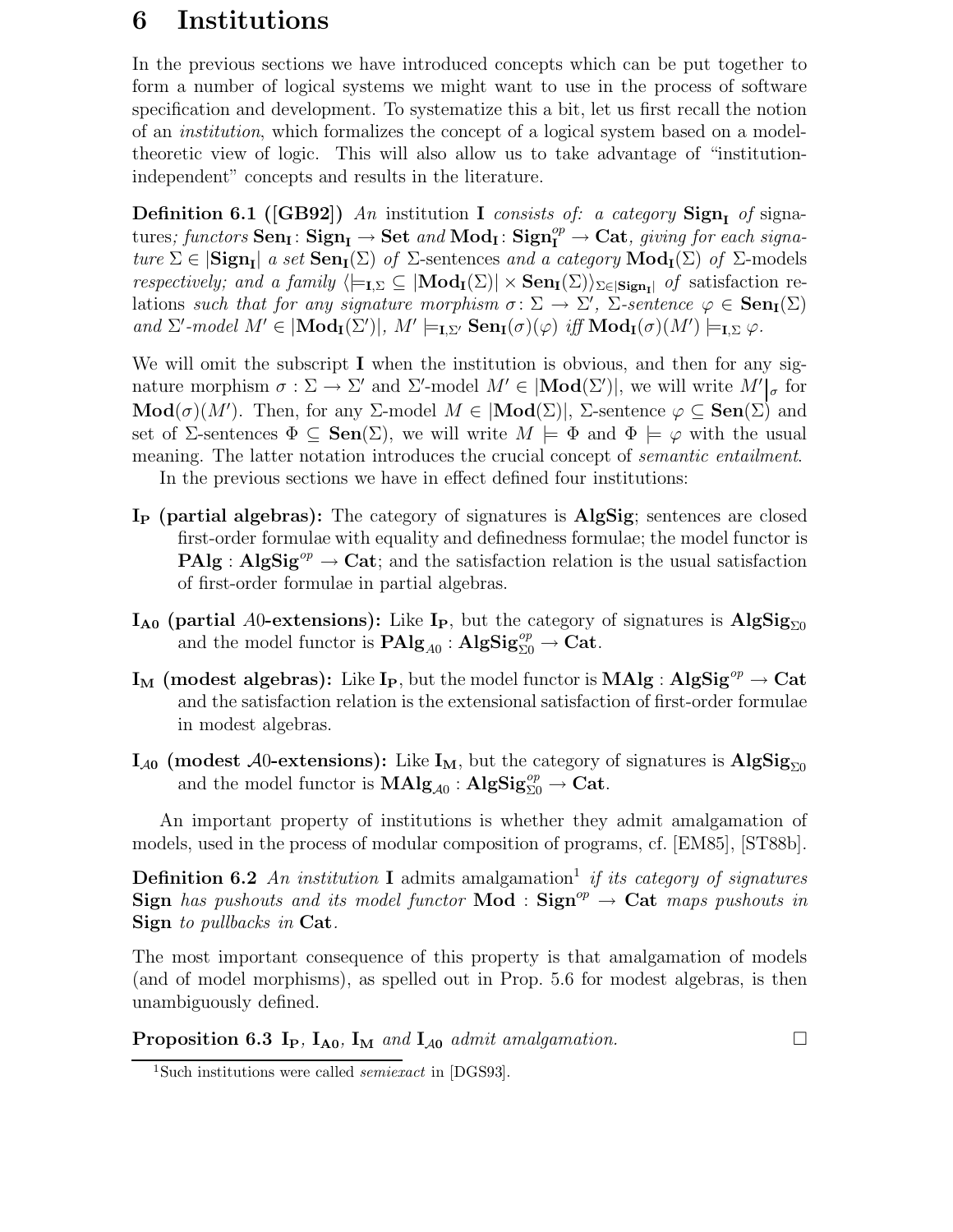# **7 Modestizable algebras**

In Sect. 2 we suggested that modest algebras (or, to be more precise, modest  $\mathcal{A}0$ extensions) can be viewed as a representation of the structures that arise in a real programming language like SML. Another approach would be to use partial algebras, but restrict attention only to those that are codable in the real programming language.

**Definition 7.1** A partial  $\Sigma$  algebra  $A \in \mathbf{PAlg}(\Sigma)$  is modestizable if there exists a modest  $\Sigma$ -algebra  $\mathcal{A} \in |MAlg(\Sigma)|$  so that  $|\mathcal{A}| = A$ . **PAlg**<sub> $\exists M$ </sub>( $\Sigma$ ) denotes the category of modestizable partial  $\Sigma$ -algebras, and there is an obvious functor  $\text{PAlg}_{\exists M}$ :  $\text{AlgSig}^{op} \to \text{Cat}.$ 

The first question to investigate is how many partial algebras are modestizable. We begin with two easy positive statements:

**Proposition 7.2** Any finite partial algebra is modestizable.  $\Box$ 

**Proposition 7.3** Any total algebra  $A \in \textbf{PAlg}(\Sigma)$  is modestizable.

**PROOF:** Suppose  $A \in \textbf{PAlg}(\Sigma)$  is total. Fix an enumeration  $N_s = \{a_1, a_2, \dots\}$ of  $|A|_s$  for each  $s \in S$ ; this is possible since  $|A|_s$  is required to be countable. Let  $N = \langle N_s \rangle_{s \in S}$ . Define  $\mathcal{A} \in |MAlg(\Sigma)|$ :  $|\mathcal{A}| = A$ ; for any  $s \in S$ , let  $\overline{s}$  be the set of Gödel-style encodings  $\ulcorner t \urcorner$  of terms  $t \in |T_{\Sigma}(N)|$ , and  $[\ulcorner t \urcorner]_s = t^{id}_A$ ; and for any  $f: s_1 \times \cdots \times s_n \to s \text{ in } \Omega, \bar{f}(\ulcorner t_1 \urcorner, \ldots, \ulcorner t_n \urcorner) = \ulcorner f(t_1, \ldots, t_n) \urcorner.$ 

Of course, the carrier of any modestizable algebra is countable — this is why we have restricted attention to countable algebras only. But even under this assumption, not all partial algebras are modestizable:<sup>2</sup>

**Counterexample 7.4** Let  $\Sigma_{nonmod}$  have sort s and operation symbols  $0 : \rightarrow s$  and succ : s  $\rightarrow$  s. Consider the partial  $\Sigma_{\text{nonmod}}$ -algebra A with  $|A|_s = \mathbb{N}$ , 0 and succ interpreted as usual, and where  $f_A : \mathbb{N} \to \mathbb{N}$  is a function with non-r.e. domain, e.g.

$$
f_A(n) = \begin{cases} 0 & if the nth TM doesn't halt \\ undefined & otherwise. \end{cases}
$$

Now suppose that A is modestizable. Then  $n \in dom(f_A)$  iff  $f_A(n)$  is defined iff  $f_A(succ_A^{\overline{n}}(0_A))$  is defined iff  $\overline{f}(\overline{succ}^n(\overline{0}))$  is defined iff  $n \in dom(\lambda x.\overline{f}(\overline{succ}^x(\overline{0})))$ . But  $\overline{f}$  and  $\overline{succ}$  are partial recursive, so dom $(\lambda x.\overline{f}(\overline{succ}^x(\overline{0})))$  is r.e., and this contradicts the assumption that  $dom(f_A)$  is non-r.e.

The essence of this counterexample is that in any modest algebra, the set of ground terms with defined values is always a recursively enumerable subset of all terms, and so partial algebras for which this property fails are not modestizable.

The situation is even more delicate when modest A0-extensions are considered. One might expect that any modestizable partial A0-extension  $A \in \textbf{PAlg}_{A_0}(\Sigma)$  is modestizable so as to extend  $\mathcal{A}0$ . Unfortunately, the following counterexample shows that this is not the case, even if  $A|_{\Sigma_0} = A0$ .

<sup>2</sup>This example is due to Martin Hofmann and Thomas Streicher.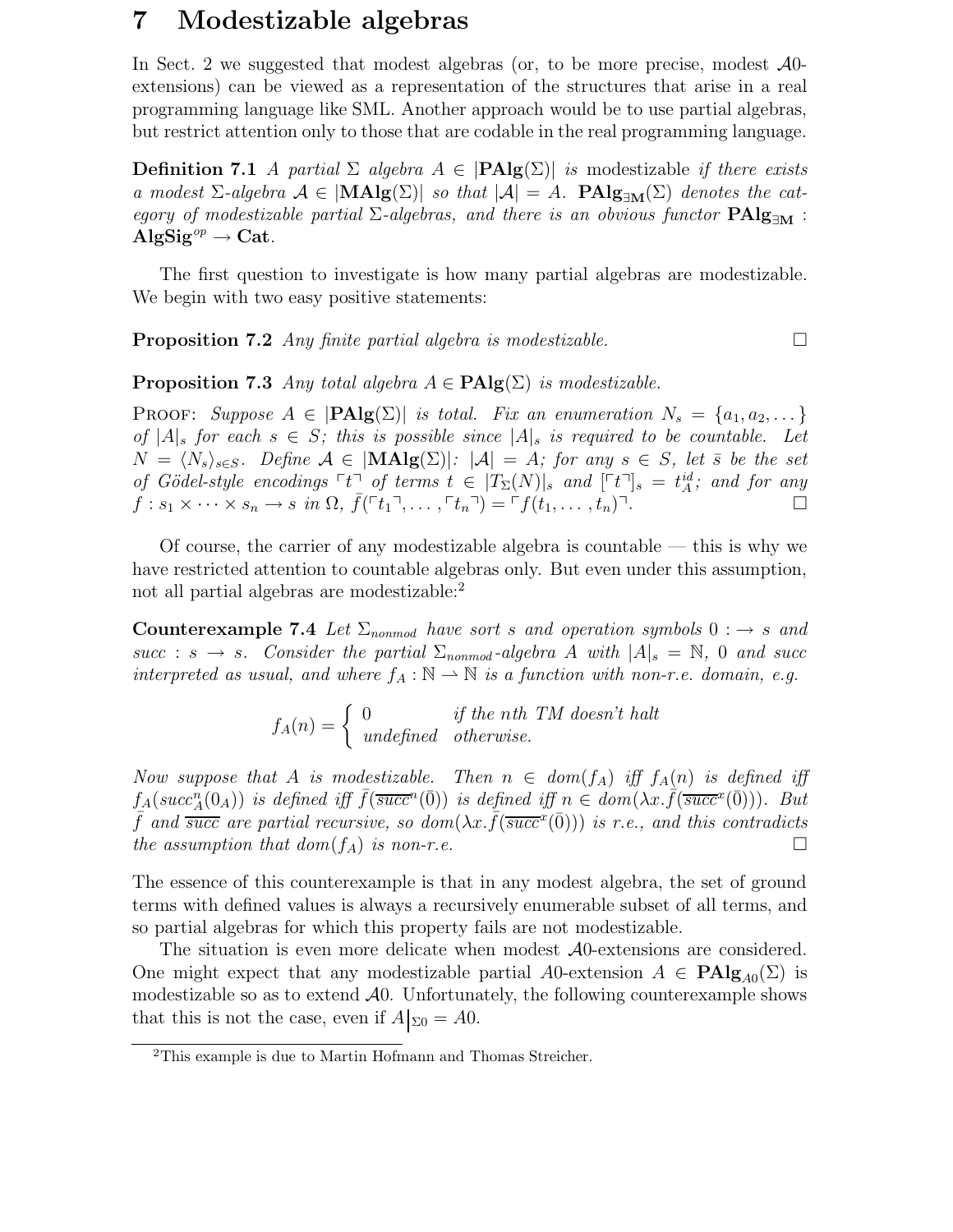**Counterexample 7.5** Consider an algebra  $A_{halt}$  with  $A_{halt} |_{\Sigma 0} = A0$  which contains a total function halt : nat  $\rightarrow$  bool that solves the halting problem.  $A_{halt}$  is modestizable by Prop. 7.3 (assuming that A0 is total), but there is no modest algebra extending A0 over  $A_{halt}$ .

On an abstract level, what is happening when we try to work with modestizable algebras is that we start with an institution **I** (in this case, the institution **IP**) and then, for each signature Σ ∈ |**Sign**|, identify a class of "admissible" Σ-models (in this case, the modestizable algebras) which then may be identified with a full subcategory of **Mod**( $\Sigma$ ). In general, this need not yield an institution: for some signature morphisms  $\sigma : \Sigma \to \Sigma'$  and admissible  $\Sigma'$ -models  $M' \in |Mod(\Sigma')|$ , the reduct  $M' |_{\sigma} \in |Mod(\Sigma)|$ may not be admissible. Fortunately, in our case this is not a problem since reducts of modest algebras are well-defined and "commute" with reducts of partial algebras. Consequently, we have an institution:

 $\mathbf{I}_{\exists \mathbf{M}}$  (modestizable partial algebras): Like  $\mathbf{I}_{\mathbf{P}}$ , but the model functor is  $\mathbf{PAlg}_{\exists \mathbf{M}}$ :  $\text{AlgSig}^{op} \to \text{Cat}.$ 

However, the institution induced by choosing a class of admissible models of an institution may lose some of the properties enjoyed by the original institution:<sup>3</sup>

#### **Proposition 7.6 I**∃**<sup>M</sup>** does not admit amalgamation.

**PROOF:** The partial  $\Sigma_{\text{nomnod}}$ -algebra A of Counterexample 7.4 is not modestizable, but can easily be presented as the amalgamated union of two modestizable partial algebras: its reduct to the subsignature of  $\Sigma_{nomod}$  with f removed and its reduct to the subsignature of  $\Sigma_{nomod}$  with 0 and succ removed.

Similarly, in general we might lose the existence of reachable subalgebras, free extensions, quotients, etc.

When we restrict the class of models of an institution, its logical properties may also change. In general, the logical entailments of the original institution remain valid in the institution of "admissible models".

**Proposition 7.7** For any signature  $\Sigma$ , set of  $\Sigma$ -sentences  $\Phi$  and  $\Sigma$ -sentence  $\varphi$ , if  $\Phi \models_{\mathbf{I_P}} \varphi \text{ then } \Phi \models_{\mathbf{I_{\exists M}}} \varphi.$ 

However, the opposite implication does not hold, since over a smaller class of models more entailments might become true:

**Counterexample 7.8** Consider any enumeration  $\langle \mathcal{R}_n \rangle_{n \in \mathbb{N}}$  of all the recursively enumerable subsets of N. Let  $\Sigma$  be a signature with one sort s, constant  $0: \rightarrow s$  and two unary operations succ,  $f : s \rightarrow s$ . Put:

$$
\Phi = \{ D(f(succ^n(0))) \mid n \in \mathbb{N} \land n \notin \mathcal{R}_n \} \cup \n\{\neg D(f(succ^n(0))) \mid n \in \mathbb{N} \land n \in \mathcal{R}_n \} \cup \n\{D(0), \forall x:s.D(succ(x))\}.
$$

Then,  $\Phi$  is a set of sentences that is consistent in  $\mathbf{I}_{\mathbf{P}}$ , and so e.g.  $\Phi \not\models_{\mathbf{I}_{\mathbf{P}}}$  false.

 ${}^{3}$ This point arose in a discussion with José Fiadeiro.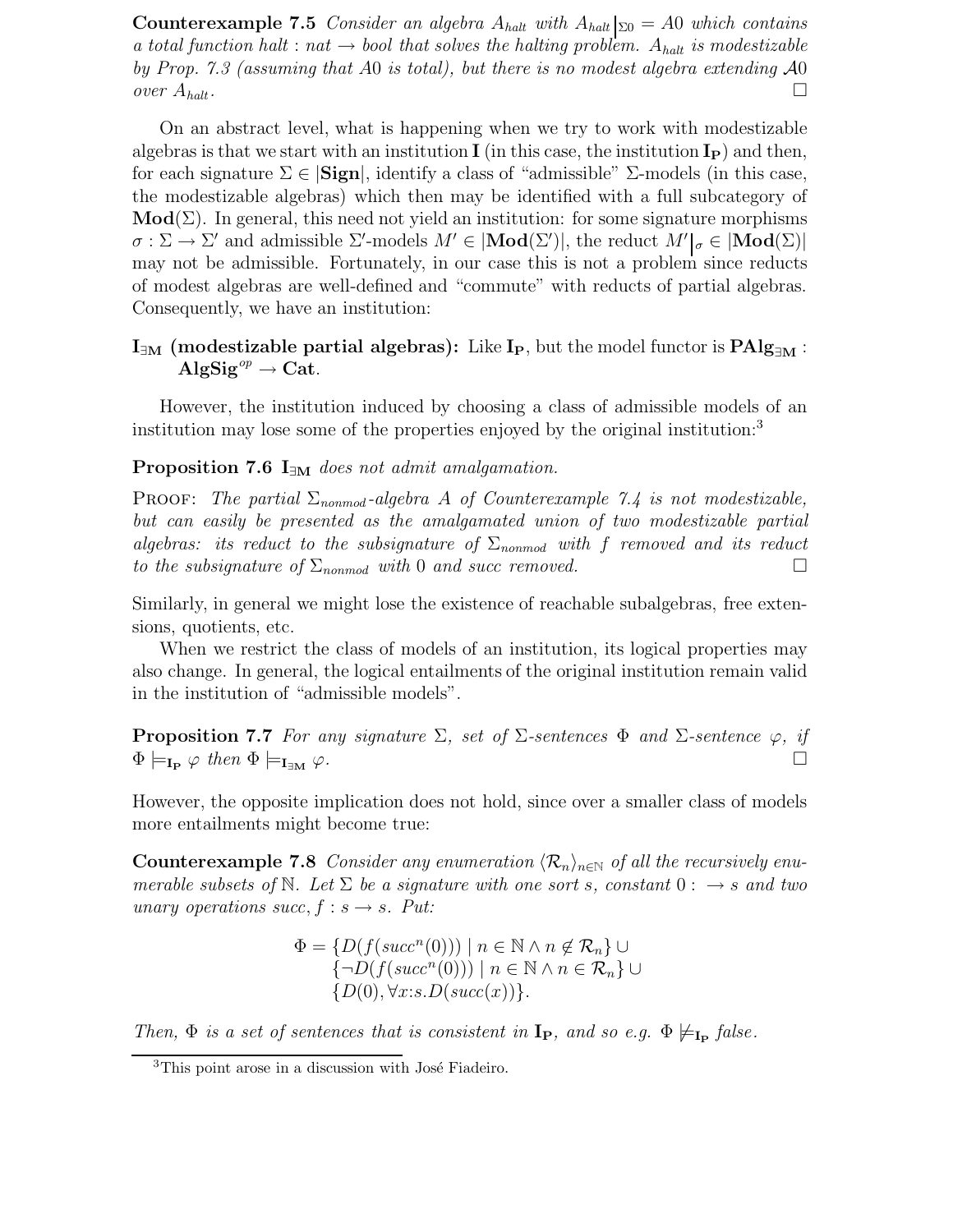But  $\Phi$  is inconsistent in  $\mathbf{I}_{\exists M}$ , since no partial algebra satisfying  $\Phi$  is modestizable, by an argument similar to that in Counterexample 7.4: given any modest  $\Sigma$ -algebra  $\mathcal{A}, X = dom(\lambda n. \overline{f(\overline{succ}^n(\overline{0})))}$  is an r.e. subset of N. Moreover,  $n \in X$  iff  $\mathcal{A} \models$  $D(f(succ^n(0)))$ , and if  $\mathcal{A} \models \Phi$  then this holds iff  $n \notin \mathcal{R}_n$ . So, for  $\mathcal{A} \models \Phi$ ,  $n \in X$  iff  $n \notin \mathcal{R}_n$  for all  $n \in \mathbb{N}$ . Therefore X cannot be r.e., and this contradiction proves that  $\Phi$  has no modest model. Thus  $\Phi \models_{\mathbf{I}_{\exists M}} \varphi$  for any  $\Sigma$ -sentence  $\varphi$ .

# **8 Specifications**

In [ST88a] we presented a powerful specification framework based on ASL [SW83] which can be used for writing specifications in an arbitrary institution. For the purposes of this paper, let us concentrate on a fragment of this formalism:

**Definition 8.1** The syntax of specifications in an institution **I** is given by the following grammar:

| $SP$ ::= | $\langle \Sigma, \Phi \rangle$ | <i>basic specification</i>     |
|----------|--------------------------------|--------------------------------|
|          | $SP \cup SP'$                  | combination of specifications  |
|          | translate $SP$ by $\sigma$     | renaming and/or adding symbols |
|          | derive from $SP$ by $\sigma$   | hiding and/or renaming symbols |

where  $\Sigma$  ranges over signatures,  $\Phi$  ranges over sets of sentences, and  $\sigma$  ranges over signature morphisms, all from **I**.

As usual,  $SP \cup SP'$  combines the requirements that are expressed separately in  $SP$ and  $SP'$ , and then in typical institutions like the ones defined above, translate SP by  $\sigma$ renames sorts and operation symbols in SP and/or adds new sorts and operation symbols without constraining them at all, and derive from  $SP$  by  $\sigma$  hides and/or renames sorts and operation symbols in SP.

**Definition 8.2** The signature  $Sig(SP)$  of a specification SP is determined as follows:

| $Sig(\langle \Sigma, \Phi \rangle) = \Sigma$      | if $\Phi \subseteq \mathbf{Sen}(\Sigma)$      |
|---------------------------------------------------|-----------------------------------------------|
| $Sig(SP \cup SP') = Sig(SP)$                      | if $Sig(SP) = Sig(SP')$                       |
| $Sig$ (translate $SP$ by $\sigma$ ) = $\Sigma'$   | if $\sigma : Sig(SP) \rightarrow \Sigma'$     |
| $Sig$ (derive from $SP'$ by $\sigma$ ) = $\Sigma$ | if $\sigma : \Sigma \longrightarrow Sig(SP')$ |

A specification is well-formed if it has a signature; otherwise it is ill-formed. We will implicitly require all specifications below to be well-formed.

The semantics of specifications is defined by associating a class of  $Sig(SP)$ -models to every well-formed specification SP, as follows.

**Definition 8.3** The model class of a specification SP in an institution **I** is the class of  $Sig(SP)$ -models  $Mod(SP) ⊆ |Mod(Sig(SP))|$  determined as follows:

*Mod*(
$$
\langle \Sigma, \Phi \rangle
$$
) = {*M* ∈ |**Mod**( $\Sigma$ )| | *M* |= $\Sigma$  Φ}  
\n*Mod*(*SP* ∪ *SP'*) = *Mod*(*SP*) ∩ *Mod*(*SP'*)  
\n*Mod*(**translate** *SP* by  $\sigma$ ) = {*M'* | *M'*|<sub>σ</sub> ∈ *Mod*(*SP*)}  
\n*Mod*(**derive from** *SP'* by  $\sigma$ ) = {*M'*|<sub>σ</sub> | *M'* ∈ *Mod*(*SP'*)}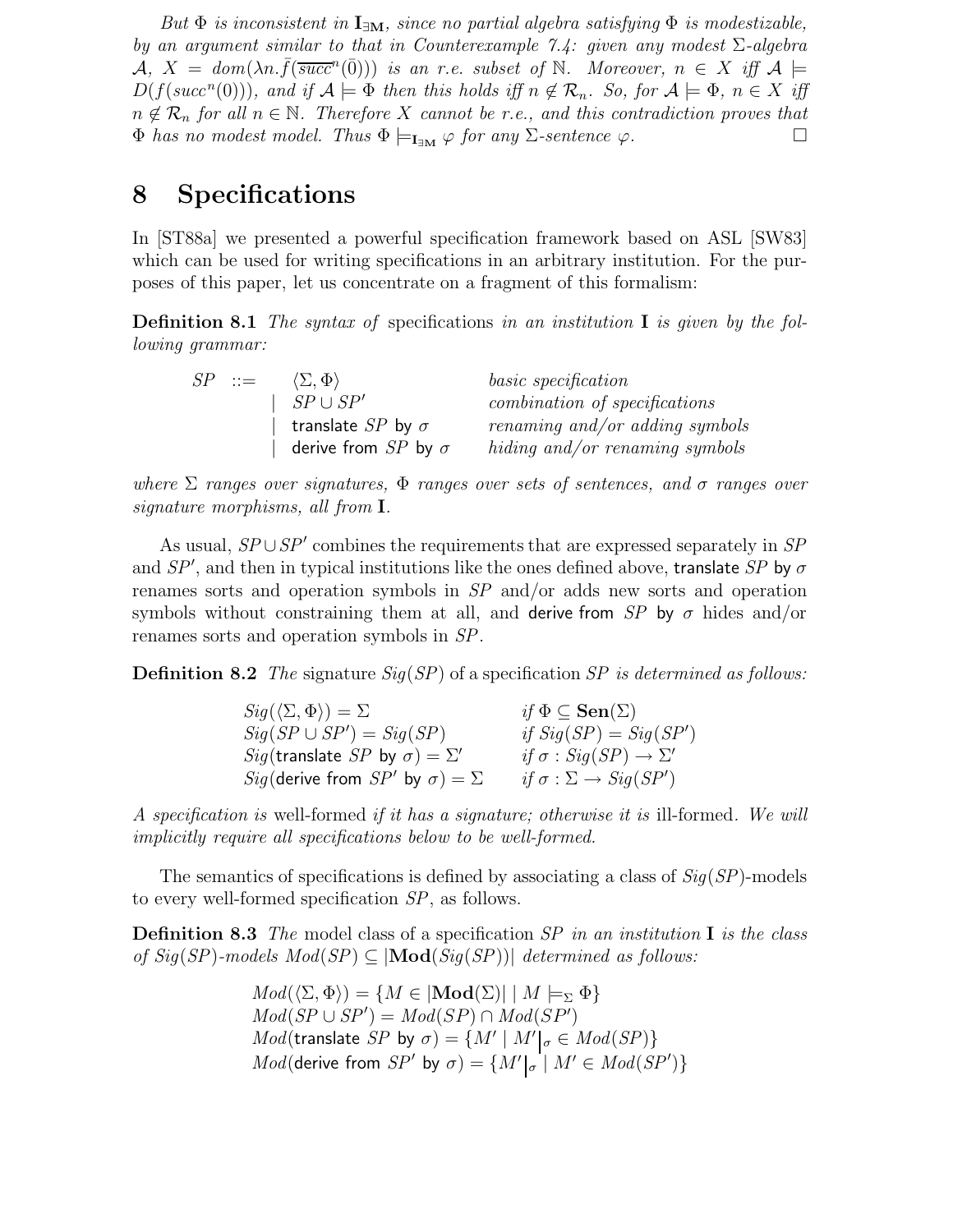This semantics is compositional: the class of models of a specification is determined from the class of models of its immediate constituents.

The above definitions of specifications in an arbitrary institution can now be instantiated to the framework of each of the institutions of interest here, as defined in Sect. 6. These institutions share a common "syntax" and so they share the class of specifications. The model classes of specifications differ though. For each specification SP in  $\mathbf{I}_P$ , we will write  $Mod_{\mathbf{P}}(SP)$  for the class of models of SP in  $\mathbf{I}_P$  and  $Mod_{\mathbf{M}}(SP)$ for its class of models in  $I_M$ . Moreover, if SP is a specification in  $I_{A0}$  then we will write  $Mod_{\mathbf{A0}}(SP)$  for its class of models in  $\mathbf{I}_{\mathbf{A0}}$  and  $Mod_{\mathcal{A0}}(SP)$  for its class of models in  $I_{A0}$ .

The model classes  $Mod_{\mathbf{A0}}(SP)$  and  $Mod_{\mathbf{P}}(SP)$ , and similarly  $Mod_{\mathbf{A0}}(SP)$  and  $Mod_{\mathbf{M}}(SP)$ , are related in the obvious way:

**Proposition 8.4** For any specification SP in **IA0**,

- 1.  $Mod_{\mathbf{A0}}(SP) = Mod_{\mathbf{P}}(SP) \cap |\mathbf{PAlg}_{A0}(Sig(SP))|$ , and
- 2.  $Mod_{A0}(SP) = Mod_{\mathbf{M}}(SP) \cap |\mathbf{MAlg}_{A0}(Sig(SP))|$ .

The distinction between  $Mod_{\mathbf{P}}(SP)$  and  $Mod_{\mathbf{M}}(SP)$  is more interesting, and will be studied in detail in Sect. 9. Here, let us only recall that for any signature  $\Sigma \in |{\bf AlgSig}|$ , we have introduced a functor  $|\cdot|_{\Sigma} : \mathbf{MAlg}(\Sigma) \to \mathbf{PAlg}(\Sigma)$  (in Def. 2.6 written without the subscript  $\Sigma$ ). This extends to classes of models in the obvious way, which allows us to compare  $Mod_{\mathbf{P}}(SP)$  and  $Mod_{\mathbf{M}}(SP)$ .

**Proposition 8.5** For any specification SP in  $I_P$ ,  $|Mod_{\mathbf{M}}(SP)| \subseteq Mod_{\mathbf{P}}(SP)$ .

PROOF: By easy induction on the structure of SP. The key to the proof is that the family of functors  $|\cdot|_{\Sigma} : \mathbf{MAlg}(\Sigma) \to \mathbf{PAlg}(\Sigma)$ ,  $\Sigma \in |\mathbf{AlgSig}|$ , is "smooth" w.r.t. change of signature, so that we have a natural transformation  $|\cdot|$ : **MAlg**  $\rightarrow$  **PAlg**. Moreover, for any signature  $\Sigma$ ,  $\Sigma$ -sentence  $\varphi$  and modest  $\Sigma$ -algebra  $\mathcal{A}, \mathcal{A} \models_{\Sigma} \varphi$  (in the institution  $\mathbf{I}_M$ ) iff  $|\mathcal{A}|_{\Sigma} \models_{\Sigma} \varphi$  (in the institution  $\mathbf{I}_P$ ).

In fact, the remarks in the proof show that we have an "institution representation"  $\rho$ :  $I_P \rightarrow I_M$  [Tar96], or "plain map of institutions" [Mes89] (which here is trivial on signatures and sentences, but non-trivial on models) and a similar fact may be proved for structured specifications translated by an arbitrary institution representation.

**Corollary 8.6** For any specification SP in  $I_{A0}$ ,  $|Mod_{A0}(SP)| ⊆ Mod_{A0}(SP)$ . □

# **9 Mind the gap!**

The institution **I<sup>P</sup>** of partial algebras provides a basic abstract framework for program specification and development, and has for this reason been extensively studied. But if we consider the fact that actual programs are written in real programming languages, and accordingly take issues of computability into account, then we are in fact working in the more restricted framework of the institution of modest (or at least modestizable) algebras. This raises the question of whether there is an appropriate correspondence between the world of programs and the abstract world of algebras studied in the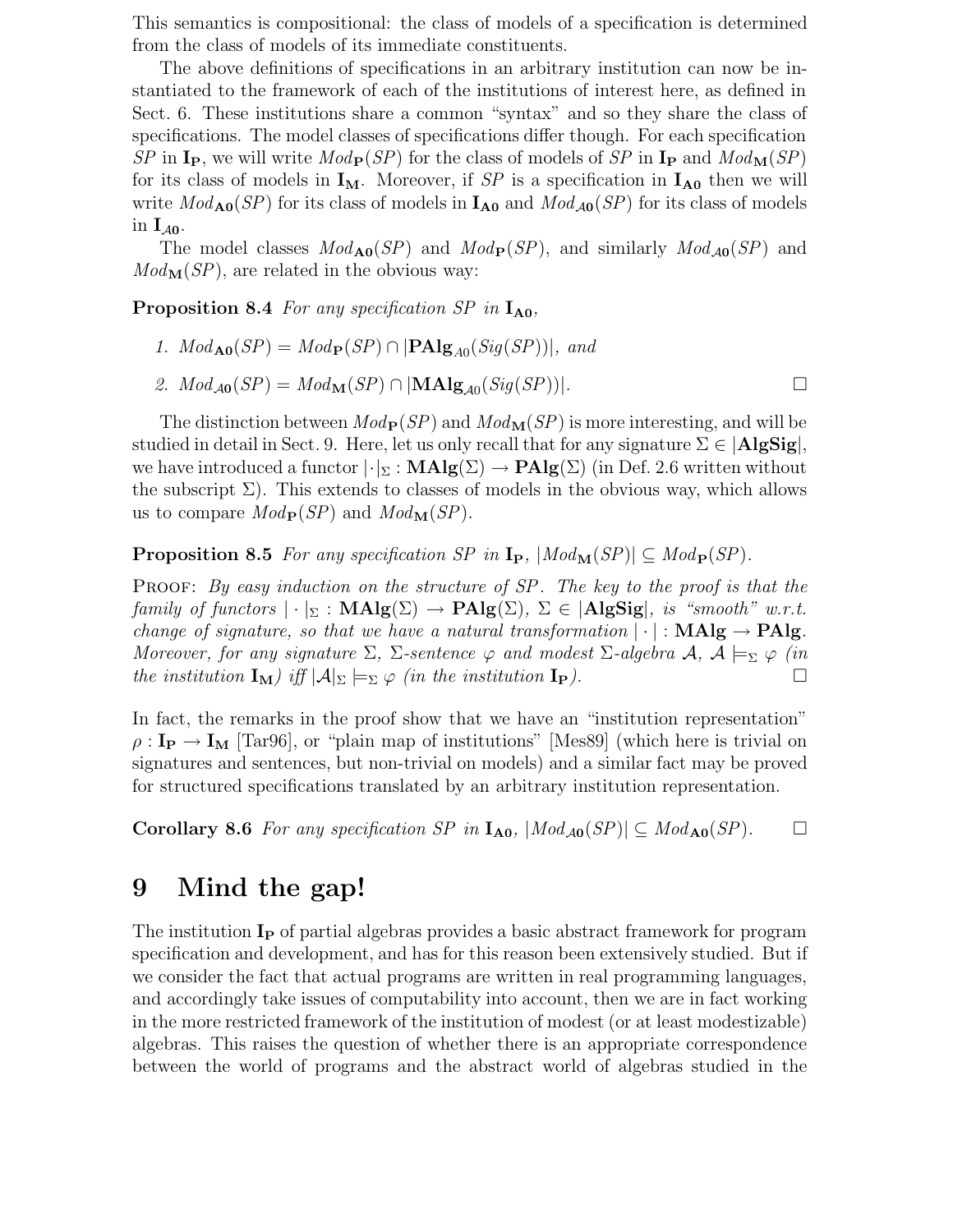literature. If there is a mismatch, then in the worst case there is the danger of a program being certified as "verified" even though it contains errors. We will try to answer these questions in this section by comparing the meanings of specifications in the institutions of partial and modest algebras.

First, for any specification SP we have  $|Mod_{\mathbf{M}}(SP)| \subseteq Mod_{\mathbf{P}}(SP)$  (Prop. 8.5) and  $|Mod_{A0}(SP)| \subseteq Mod_{A0}(SP)$  (Cor. 8.6), and so any program represented as a modest algebra that correctly realizes a specification  $SP$  in the framework of the institution  $\mathbf{I}_{\mathbf{M}}$  (or  $\mathbf{I}_{\mathcal{A}\mathbf{0}}$ ), correctly realizes SP in the more abstract framework of the institution  $\mathbf{I}_{\mathbf{P}}$ (or **IA0**) as well. This shows that it is sound to develop programs in the framework of modest algebras, and so that there is no dangerous gap between the two frameworks.

**Definition 9.1** A specification SP witnesses a gap between  $\mathbf{I}_P$  and  $\mathbf{I}_M$  if  $Mod_P(SP) \neq$  $|Mod_{\mathbf{M}}(SP)|$ . The gap is worrying if for some modestizable algebra  $A, A \in Mod_{\mathbf{P}}(SP)$ but  $A \notin |Mod_{\mathbf{M}}(SP)|$ . SP witnesses a consistency gap if  $Mod_{\mathbf{P}}(SP) \neq \emptyset$  while  $Mod_{\mathbf{M}}(SP) = \emptyset$ . Similar definitions apply to gaps between  $\mathbf{I}_{\mathbf{A0}}$  and  $\mathbf{I}_{\mathcal{A0}}$ .

Clearly, gaps between  $I_P$  and  $I_M$  exist and are witnessed by the trivial specification  $\langle \Sigma, \emptyset \rangle$  for any signature  $\Sigma \in |{\bf AlgSig}|$  that is sufficiently rich to ensure that the functor  $|\cdot|_{\Sigma}$ : **MAlg**( $\Sigma$ )  $\rightarrow$  **PAlg**( $\Sigma$ ) is not surjective (cf. Counterexample 7.4). However, such a gap is in itself not a cause for alarm, since it might be that in the process of constructing modest algebras it would remain invisible. This is in contrast with worrying gaps: if for some specification SP there is a modest algebra  $A \notin Mod_{\mathbf{M}}(SP)$ such that  $|\mathcal{A}| \in Mod_{\mathbf{P}}(SP)$  then the gap exhibited by SP should worry us, as there is a danger that by interpreting the specification SP in the institution of modest algebras we exclude some perfectly acceptable realizations of SP.

Unfortunately, we have consistency gaps between  $I_P$  and  $I_M$  (Counterexample 7.8; translating this to a signature including  $\Sigma 0$  we can also exhibit a consistency gap between  $I_{A0}$  and  $I_{A0}$ ). The specification formalism described in Sect. 8 is rich enough to exploit consistency gaps in a worrying way:

**Proposition 9.2** If there is a consistency gap between  $\mathbf{I}_P$  and  $\mathbf{I}_M$  (resp. between  $\mathbf{I}_{A0}$ and  $I_{A0}$ ) then there is also a worrying consistency gap between  $I_P$  and  $I_M$  (resp. between  $\mathbf{I}_{\mathbf{A0}}$  and  $\mathbf{I}_{\mathcal{A0}}$ ).

**PROOF:** Let SP witness a consistency gap between  $\mathbf{I}_P$  and  $\mathbf{I}_M$ , and let  $\iota : \Sigma_{\emptyset} \hookrightarrow$  $Sig(SP)$  be the inclusion of the empty signature  $\Sigma_{\emptyset}$  into  $Sig(SP)$ . Then the specification derive from SP by  $\iota$  witnesses a worrying consistency gap between  $\mathbf{I}_P$  and  $\mathbf{I}_M$ :  $Mod_{\mathbf{M}}$ (derive from SP by  $\iota$ ) =  $\emptyset$  while  $Mod_{\mathbf{P}}$ (derive from SP by  $\iota$ ) =  $|\mathbf{PAlg}(\Sigma_{\emptyset})|$ , and the latter contains the trivial empty algebra, which is modestizable.

The construction of a worrying consistency gap out of a consistency gap between  $I_{A0}$  and  $I_{A0}$  is similar: just let  $\iota : \Sigma 0 \hookrightarrow Sig(SP)$  be the inclusion of  $\Sigma 0$  into the signature of the specification which witnesses the consistency gap.  $\Box$ 

**Corollary 9.3** There are worrying consistency gaps between  $\mathbf{I}_P$  and  $\mathbf{I}_M$ , as well as between  $I_{A0}$  and  $I_{A0}$ .

The reader might feel that the use of the empty algebra over the empty signature in the proof of Prop. 9.2 is a little dubious, but the same pattern applies in the case of any other signature. More significantly, Counterexample 7.8 is not very convincing: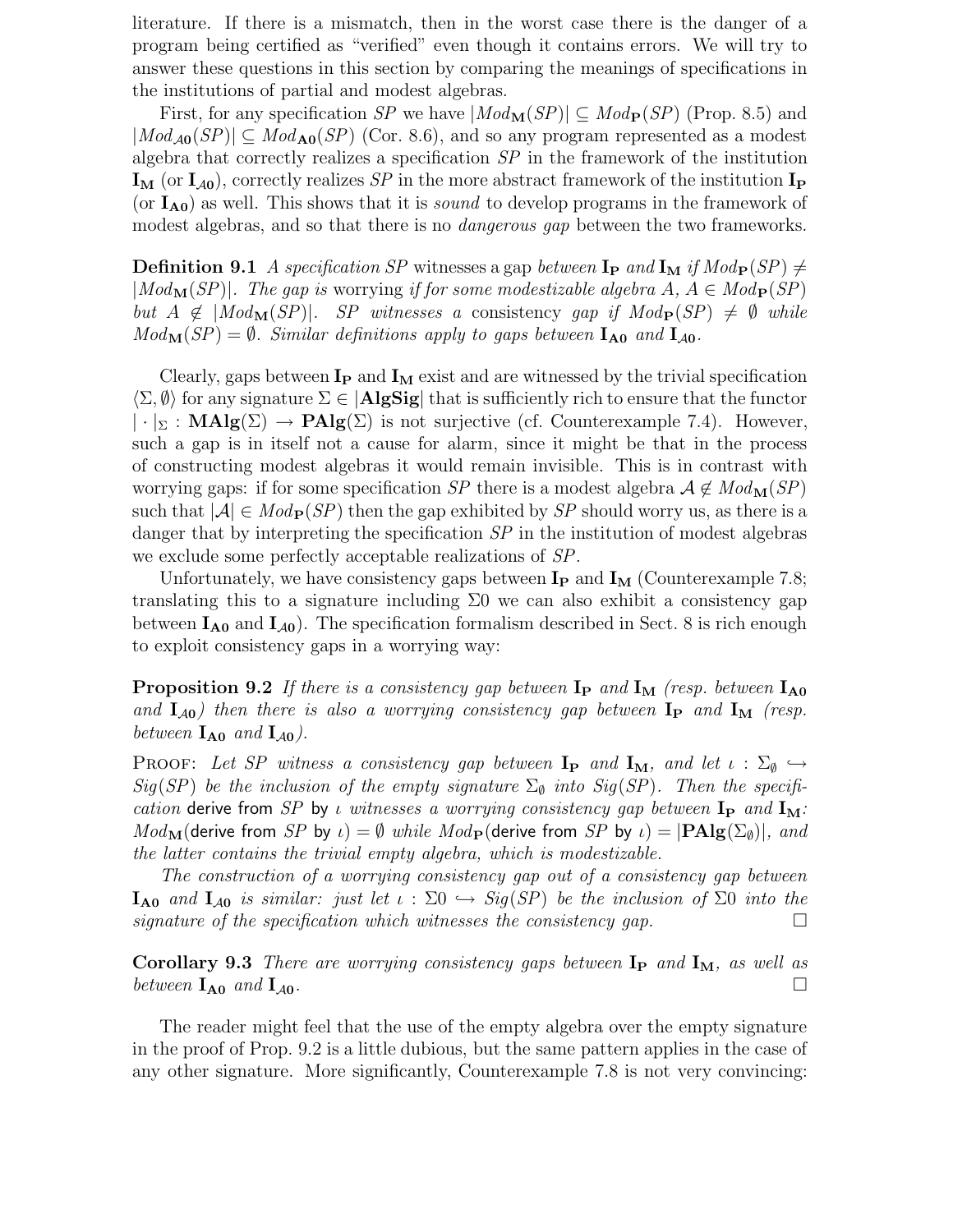we doubt that a specification like this would ever be written in practice (especially since it is essentially infinite). Unfortunately, we do not know at present if there is a *finite* first-order specification witnessing a worrying gap between  $I_P$  and  $I_M$ .

However, we can exhibit quite natural specifications that witness a worrying consistency gap between  $I_{A0}$  and  $I_{A0}$ . For instance, looking at Counterexample 7.5, since the halting function is arithmetical and so is first-order axiomatizable over the standard model of the natural numbers, there is a sentence  $\varphi_{halt}$  (over the signature  $\Sigma_{halt}$  which extends  $\Sigma 0$  by the operation symbol halt : nat  $\rightarrow$  bool) such that  $A_{halt}$  is (up to isomorphism) the only partial A0-extension satisfying  $\varphi_{halt}$ . Thus, repeating the argument from Counterexample 7.5,  $Mod_{\mathbf{A0}}(\langle \Sigma_{halt}, \{\varphi_{halt}\}) \rangle \neq \emptyset$  while  $Mod_{A_0}(\langle \Sigma_{halt}, \{\varphi_{halt}\}\rangle) = \emptyset$  and then by Prop. 9.2 a worrying consistency gap can be obtained. Similarly but perhaps more convincingly:

**Example 9.4** Let  $\Sigma_{equiv}$  extend  $\Sigma 0$  by equiv : nat  $\times$  nat  $\rightarrow$  bool, and let  $\varphi_{equiv}$  be a sentence such that for any  $A \in Mod_{\mathbf{A0}}(\langle \Sigma_{equiv}, \{\varphi_{equiv}\} \rangle)$ , equiv<sub>A</sub> $(n, m) = true$  iff the nth and mth Turing machines are equivalent (such a sentence exists, since the equivalence of TMs is arithmetical).

This can be used as the basis for a specification of functions that perform transformations on Turing machines. For example, let  $\Sigma_{opt}$  extend  $\Sigma 0$  by opt : nat  $\rightarrow$  nat, and let  $\iota_1 : \Sigma_{equiv} \hookrightarrow (\Sigma_{equiv} \cup \Sigma_{opt})$  and  $\iota_2 : \Sigma_{opt} \hookrightarrow (\Sigma_{equiv} \cup \Sigma_{opt})$  be signature inclusions. Then a specification  $SP_{opt}$  defined as:

$$
\begin{array}{ll}\n\text{derive from} \\
\text{ translate } \langle \Sigma_{equiv}, \{\varphi_{equiv}\} \rangle \text{ by } \iota_1 \qquad \cup \\
& \langle \Sigma_{equiv} \cup \Sigma_{opt}, \{\forall n: nat.\,equiv(\, opt(n), n) = \, true \} \rangle \\
\text{by } \iota_2\n\end{array}
$$

specifies an optimizing function opt transforming TMs. (Axioms could be added to require that the output of opt is at least as efficient as its input.) This specification witnesses a worrying consistency gap between  $I_{A0}$  and  $I_{A0}$ :  $Mod_{A0}(SP_{opt}) = \emptyset$  since  $Mod_{A_0}(\langle \Sigma_{equiv}, {\varphi}_{equiv} \rangle) = \emptyset$ , while  $Mod_{A_0}(SP_{opt})$  is not empty and contains many  $\Box$ modestizable algebras.

In contrast to some of our other examples, the pattern in Example 9.4 actually arises in practice. The notation used in  $SP<sub>opt</sub>$  hides the idea; in a higher-level specification language it might look like this:

| local | val                                              | equiv                   | : $nat \times nat \rightarrow bool$ |
|-------|--------------------------------------------------|-------------------------|-------------------------------------|
| axiom | $\varphi_{equiv}$                                |                         |                                     |
| in    | val opt                                          | : $nat \rightarrow nat$ |                                     |
| axiom | $\forall n$ : $nat$ .equiv( $opt(n), n$ ) = true |                         |                                     |
| end   |                                                  |                         |                                     |

The example is expressed in terms of Gödel encodings of Turing machines where its practical utility may not be immediately obvious, but exactly the same example could be phrased in terms of program fragments in a real programming language and the above specification could then appear as part of the specification of an optimizing compiler or program transformation system.

Examples of realistic specifications where a similar worrying consistency gap arises lead us to the conclusion that we do in fact want to interpret specifications at the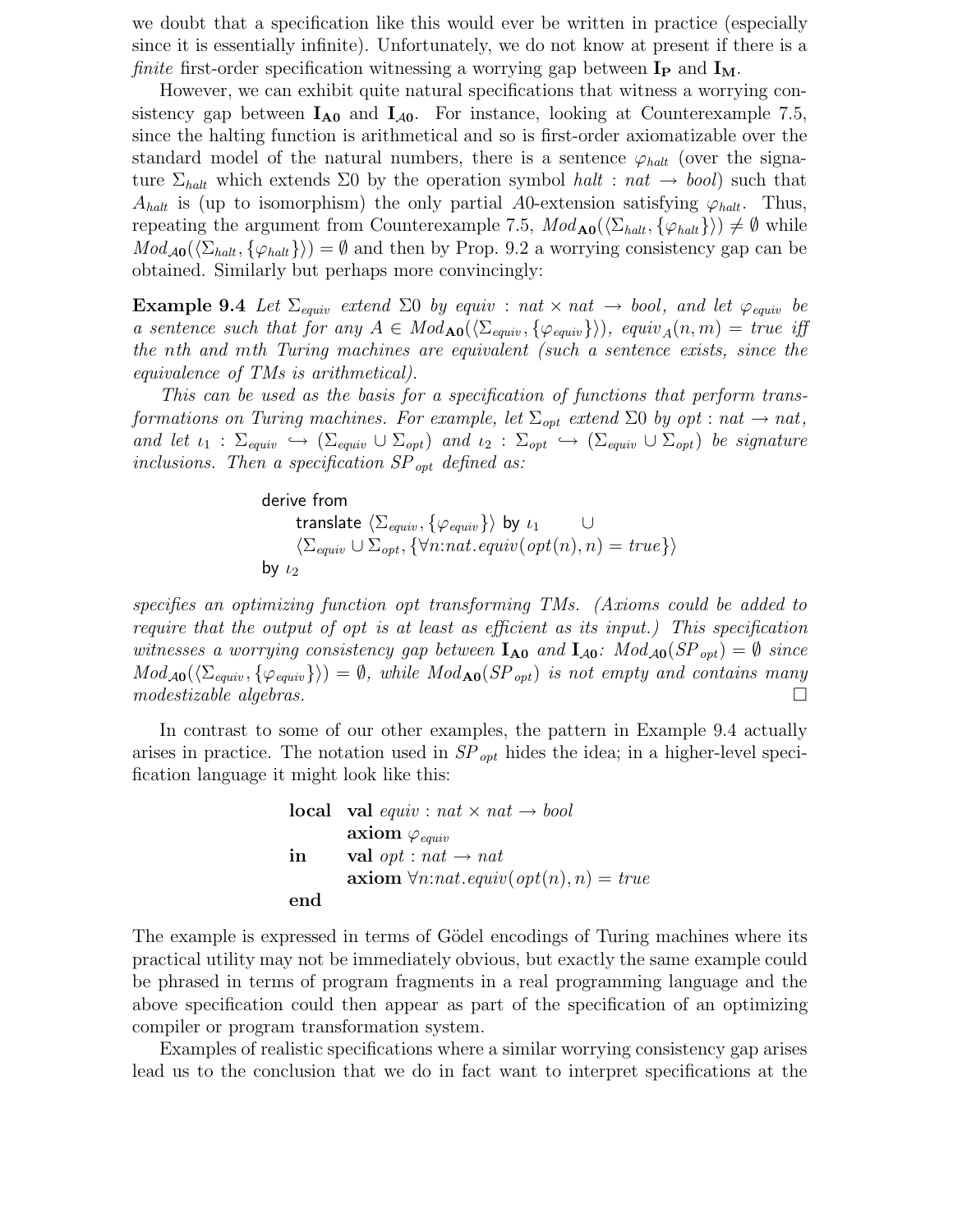abstract level of partial algebras, i.e. in the institution **IP**. However, the construction of programs satisfying requirements specifications happens at the more concrete level of programs, modelled here by modest algebras. In effect, the development process (see Sect. 10) will use yet another semantics of specifications:

**Definition 9.5** For any specification SP in **IP**, define

 $Mod_{\mathbf{P}\rightarrow\mathbf{M}}(SP) = \{ \mathcal{A} \in |\mathbf{MAlg}(Sig(SP))| \mid |\mathcal{A}| \in Mod_{\mathbf{P}}(SP) \}.$ 

Similarly, for any specification  $SP$  in  $I_{A0}$ , define

 $Mod_{\mathbf{A0}\rightarrow\mathcal{A0}}(SP) = \{ \mathcal{A} \in |\mathbf{MAlg}_{\mathcal{A0}}(Sig(SP))| \mid |\mathcal{A}| \in Mod_{\mathbf{A0}}(SP) \}.$ 

Neither of these two semantics is compositional, as is shown by the examples we have just been discussing. However, the validation of specifications (proving their logical consequences) and the verification of correctness of refinement steps may be carried out at the abstract level, where the semantics of specifications is compositional:

**Proposition 9.6** For any specification SP in the institution  $\mathbf{I}_{\mathbf{P}}$  and Sig(SP)-sentence  $\varphi$ ,  $Mod_{\mathbf{P}\rightarrow\mathbf{M}}(SP) \models \varphi$  whenever  $Mod_{\mathbf{P}}(SP) \models \varphi$ .

For any two specifications SP and SP' in  $\mathbf{I}_P$ ,  $Mod_{\mathbf{P}\rightarrow\mathbf{M}}(SP') \subseteq Mod_{\mathbf{P}\rightarrow\mathbf{M}}(SP)$ whenever  $Mod_{\mathbf{P}}(SP') \subseteq Mod_{\mathbf{P}}(SP)$ .

Similar facts hold for specifications in  $I_{A0}$  and their model classes given by  $Mod_{A0\rightarrow A0}$ and  $Mod_{\mathbf{A0}}$ .

### **10 Formal software development**

In [ST88b] (cf. [ST95]) we have proposed to view the process of software development as the production of a sequence of constructor implementation steps, starting from a specification of requirements and gradually adding design and implementation decisions expressed as constructions on algebras, and leading to a stage where nothing is left to be implemented. Then the sequence of constructions used in the development determines a program that correctly implements the original specification.

In this section we will recast these ideas in the framework of this paper, paying special attention to the effects of considering both abstract and concrete models of programs (partial and modest algebras, respectively). We will explicitly work with modest A0-extensions only; but of course everything can be repeated for arbitrary modest algebras if needed.

In the framework discussed here, constructions involved in implementation steps work on modest  $\mathcal{A}0$ -extensions and so can be modelled as functions on modest  $\mathcal{A}0$ extensions. But in view of the gaps exhibited in Sect. 9, correctness of constructor implementation steps should involve the more permissive semantics of specifications from the institution of partial algebras to ensure that some possible constructions are not excluded:

**Definition 10.1** Given specifications SP and SP<sup>'</sup> in  $I_{A0}$  and a construction  $\kappa$  :  $|\textbf{MAlg}_{\mathcal{A}0}(Sig(SP'))| \rightarrow |\textbf{MAlg}_{\mathcal{A}0}(Sig(SP))|$  on modest  $\mathcal{A}0$ -extensions, we say that SP' implements SP via κ, written SP  $\sim_{\kappa}$  > SP', if for all modest A0-extensions A ∈  $|\textbf{MAlg}_{\mathcal{A}0}(Sig(SP'))|, |\kappa(\mathcal{A})| \in Mod_{\textbf{A0}}(SP)$  whenever  $|\mathcal{A}| \in Mod_{\textbf{A0}}(SP')$ , that is:  $\kappa(Mod_{\mathbf{A0}\to\mathcal{A0}}(SP')) \subseteq Mod_{\mathbf{A0}\to\mathcal{A0}}(SP).$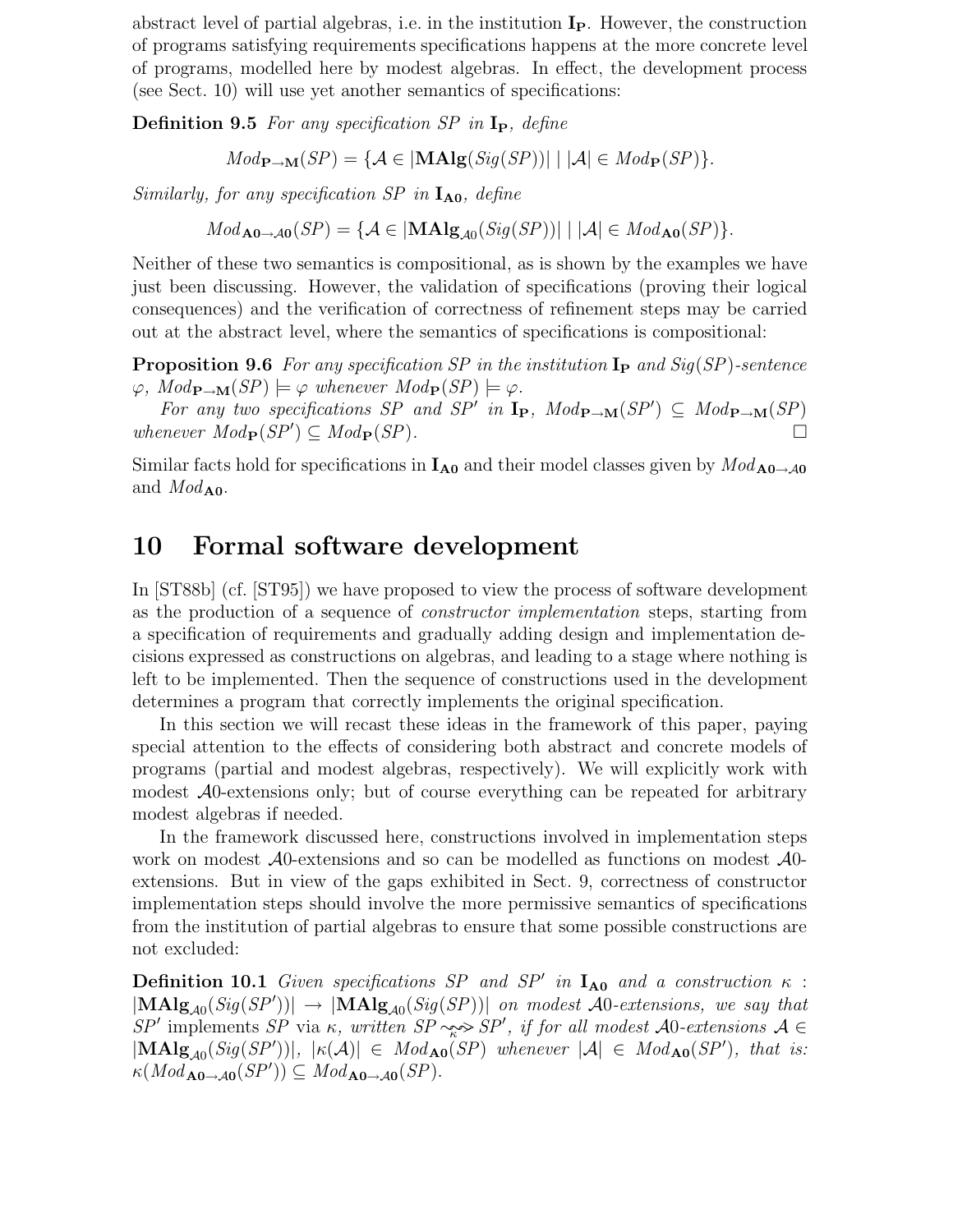Developments viewed as sequences of such steps ensure that correctness of the final program may be inferred from the correctness of all the individual steps:

**Theorem 10.2** Given a sequence  $SP_0 \sim_{\kappa_1} \gg SP_1 \sim_{\kappa_2} \sim \cdots \sim_{\kappa_n} \gg SP_n = \langle \Sigma 0, \emptyset \rangle$ , we have  $|\kappa_1(\kappa_2(\ldots \kappa_n(\mathcal{A}0)\ldots))| \in Mod_{\mathbf{A0}}(SP_0).$ 

We have defined various constructions on modest  $\mathcal{A}0$ -extensions, including definitional extension, reduct along a signature morphism (available in any institution) and amalgamation. The latter typically arises when the task of implementing a specification is decomposed into a number of subtasks, each to implement some simpler specification, and the results must then be combined to build an implementation of the original specification. Of course, this is the essence of a modular approach to software development, and consequently institutions which do not admit amalgamation can only be of limited use as frameworks for such a development methodology. In fact, this is an important technical argument against the use of the institution  $I_{\exists M}$  of modestizable algebras. However, in the framework we adopted above — the institution  $I_{A0}$  of modest  $A0$ -extensions with the semantics of specifications based on their interpretation in the institution  $I_{A0}$  of partial A0-extensions — all these constructions are well defined and everything works fine!

A further refinement of the development methodology, enhancing its practical flexibility in an essential way, involves taking a *behavioural* interpretation of specifications [ST88b]. This is based on the notion of behavioural equivalence between partial algebras, which can easily be generalized to modest algebras.

**Definition 10.3** Let OBS be a set of observable sorts in a signature  $\Sigma$ .

Partial  $\Sigma$ -algebras A and B are behaviourally equivalent (with respect to OBS), written  $A \equiv_{OBS} B$ , if there is an OBS-sorted set X of variables and valuations  $v_A$  in A and  $v_B$  in B that are surjective on sorts in OBS such that: for any term  $t \in T_{\Sigma}(X)$ ,  $A \models_{v_A} D(t)$  iff  $B \models_{v_B} D(t)$ ; and for any terms  $t, u \in T_{\Sigma}(X)$  of the same sort in OBS,  $A \models_{v_A} t = u \text{ iff } B \models_{v_B} t = u.$ 

Modest  $\Sigma$ -algebras A and B are (extensionally) behaviourally equivalent (with respect to OBS), written  $A \equiv_{OBS} B$ , if there is an OBS-sorted set X of variables and valuations  $v_A$  in A and  $v_B$  in B that are surjective on sorts in OBS such that: for any term  $t \in T_{\Sigma}(X)$ ,  $\mathcal{A} \models_{v_{\mathcal{A}}} D(t)$  iff  $\mathcal{B} \models_{v_{\mathcal{B}}} D(t)$ ; and for any terms  $t, u \in T_{\Sigma}(X)$  of the same sort in OBS,  $\mathcal{A} \models_{v_A} t = u$  iff  $\mathcal{B} \models_{v_B} t = u$ .

We will omit the set of observable sorts if it is unimportant or obvious. For instance, when we work with  $\mathcal{A}0$ -extensions it is natural to choose the sorts  $S_0$  as observable.

#### **Proposition 10.4** For any modest  $\Sigma$ -algebras A and B,  $A \equiv B$  iff  $|A| \equiv |B|$ .

The behavioural interpretation of a specification is simply the closure of its usual class of models under behavioural equivalence:

**Definition 10.5** The behavioural interpretation of any specification SP in  $I_{A0}$  is  $Beh_{\mathbf{A0}\rightarrow\mathbf{A0}}(SP) = \{A \in |\mathbf{MAlg}_{\mathbf{A0}}(Sig(SP))| \mid A \equiv \mathbf{\mathcal{B}} \text{ for some } \mathbf{\mathcal{B}} \in Mod_{\mathbf{A0}\rightarrow\mathbf{\mathcal{A0}}}(SP)\}.$ 

Prop. 10.4 might suggest that it is not important whether the behavioural closure of specifications is taken at partial algebra or at modest algebra level. But this is not the case: given a modest algebra  $A$ , a partial algebra that is behaviourally equivalent to  $|\mathcal{A}|$  need not be modestizable. A consequence of this is that behavioural correctness of implementations must be based on behavioural equivalence of modest algebras.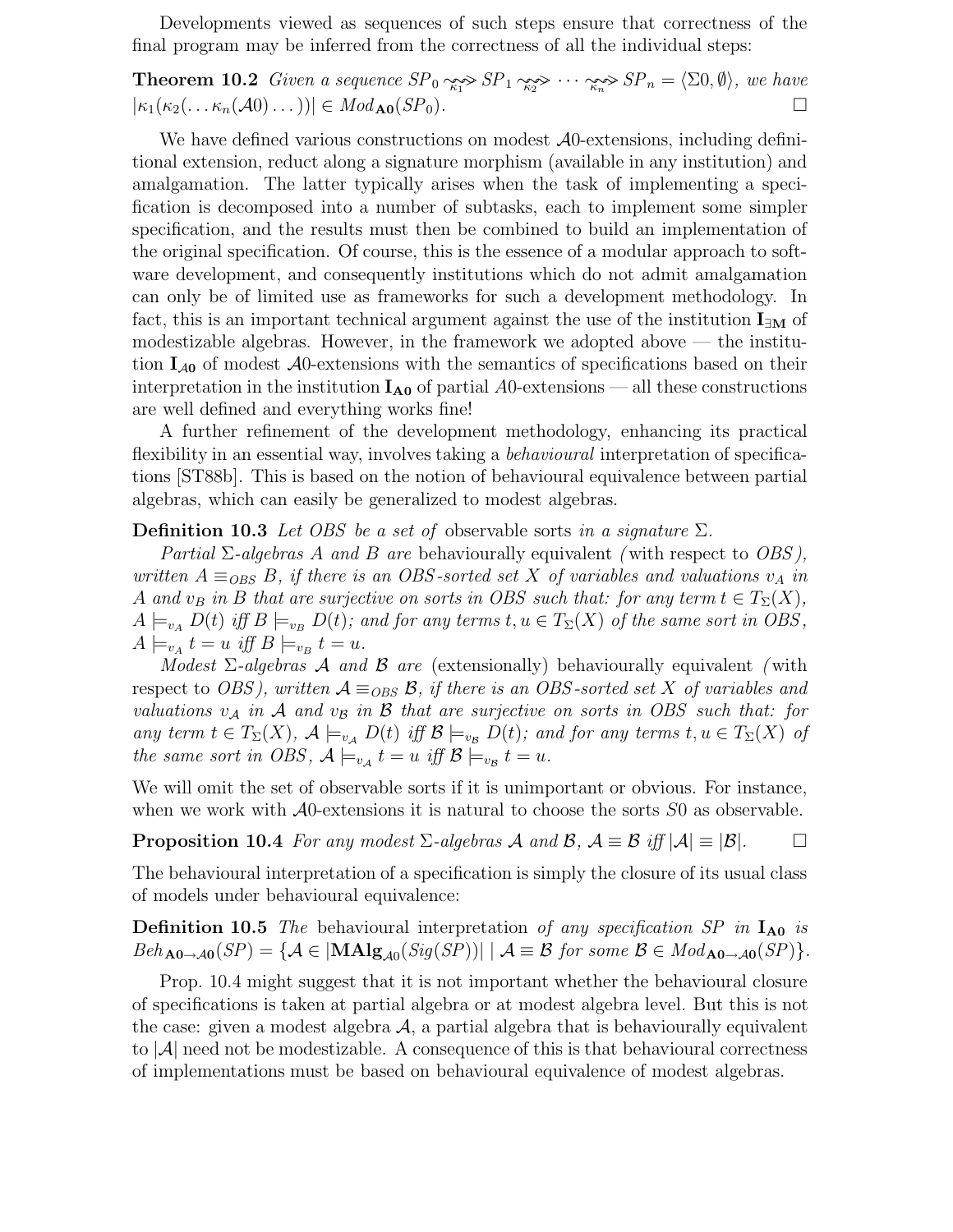**Definition 10.6** Given two specifications SP and SP' in  $I_{A0}$  and a construction  $\kappa$  :  $|\textbf{MAlg}_{\mathcal{A}0}(Sig(SP'))| \rightarrow |\textbf{MAlg}_{\mathcal{A}0}(Sig(SP))|$  on modest  $\mathcal{A}0$ -extensions, we say that SP' behaviourally implements SP via κ, written SP  $\sim_{\kappa}^{\equiv}$  > SP', if for all modest  $A0$ -extensions  $A \in |MAlg_{A0}(Sig(SP'))|, \ \kappa(A) \in Beh_{A0\rightarrow A0}(SP)$  whenever  $|A| \in$  $Mod_{\mathbf{A0}}(SP')$ , that is  $\kappa(Mod_{\mathbf{A0}\to\mathcal{A0}}(SP')) \subseteq Beh_{\mathbf{A0}\to\mathcal{A0}}(SP)$ .

Developments viewed as sequences of such steps should again ensure that correctness of the final program may be inferred from the correctness of all the individual steps. But this holds only if the constructions available are stable [Sch87], [ST89]:

**Definition 10.7** A construction  $\kappa : |MAlg(\Sigma')| \rightarrow |MAlg(\Sigma)|$  on modest algebras is stable if  $\kappa(\mathcal{A}) \equiv \kappa(\mathcal{B})$  for all modest  $\Sigma'$ -algebras  $\mathcal{A}, \mathcal{B}$  such that  $\mathcal{A} \equiv \mathcal{B}$ .

**Theorem 10.8** If  $SP_0 \xrightarrow[\kappa_1]{\equiv} SP_1 \xrightarrow[\kappa_2]{\equiv} \cdots \xrightarrow[\kappa_n]{\equiv} SP_n = \langle \Sigma 0, \emptyset \rangle$  and all the constructions used are stable, then  $\kappa_1(\kappa_2(\ldots \kappa_n(\mathcal{A}0)\ldots)) \in Beh_{\mathbf{A0}\to\mathcal{A0}}(SP_0).$ 

In the above we have been rather sloppy in omitting the subscript OBS everywhere. The subtleties of stability and local and global correctness of constructions, as introduced in [Sch87] and discussed in [ST89], apply here without change.

#### **11 Future work**

We have studied the apparent conflict between the use of abstract models in theories of specification and formal program development (here, partial algebras) and the use of more or less concrete models of programs in semantics of real programming languages (here, approximated by modest algebras and modest A0-extensions). We conclude that all is well, but note the need for certain adjustments to the theory of specification and formal development to take account of the difference between the world of programs and the world of abstract models.

The picture is not yet complete. For instance, we have shown that the constructions needed for formal program development using constructor implementations (definitional extension, reduct, amalgamation) extend from partial algebras to modest algebras. But we have not yet explored the consequences of the fact that some other familiar constructions on partial algebras (e.g. existence of reachable subalgebras) do not carry over. Further constructions should be studied, such as closure under arrow types. The difficulty here is that (as explained in Sect. 2) we would like the underlying values of arrow type to be extensional functions, restricted to those that can be expressed using well-typed  $\lambda$ -terms.

The framework of specification and formal development on which the presentation in Sects. 8 and 10 is based was generalized to specification and development of (higherorder) parameterized algebras in [SST92]. A similar generalization should go through here, but this would have to be based on the  $Mod_{\mathbf{P}\rightarrow\mathbf{M}}$  (or  $Mod_{\mathbf{A0}\rightarrow\mathbf{A0}}$ ) semantics of specifications. However, the computability restrictions in modest algebras do not seem to extend easily to computability restrictions on parameterised modest algebras. For the case of first-order parameterised algebras, this corresponds to the (unposed but interesting) question of the computability of constructions like those in Sect. 5.

In the case of EML, the picture we have been painting is complicated by the fact that the semantics of EML [KST94] uses models that are based on, but more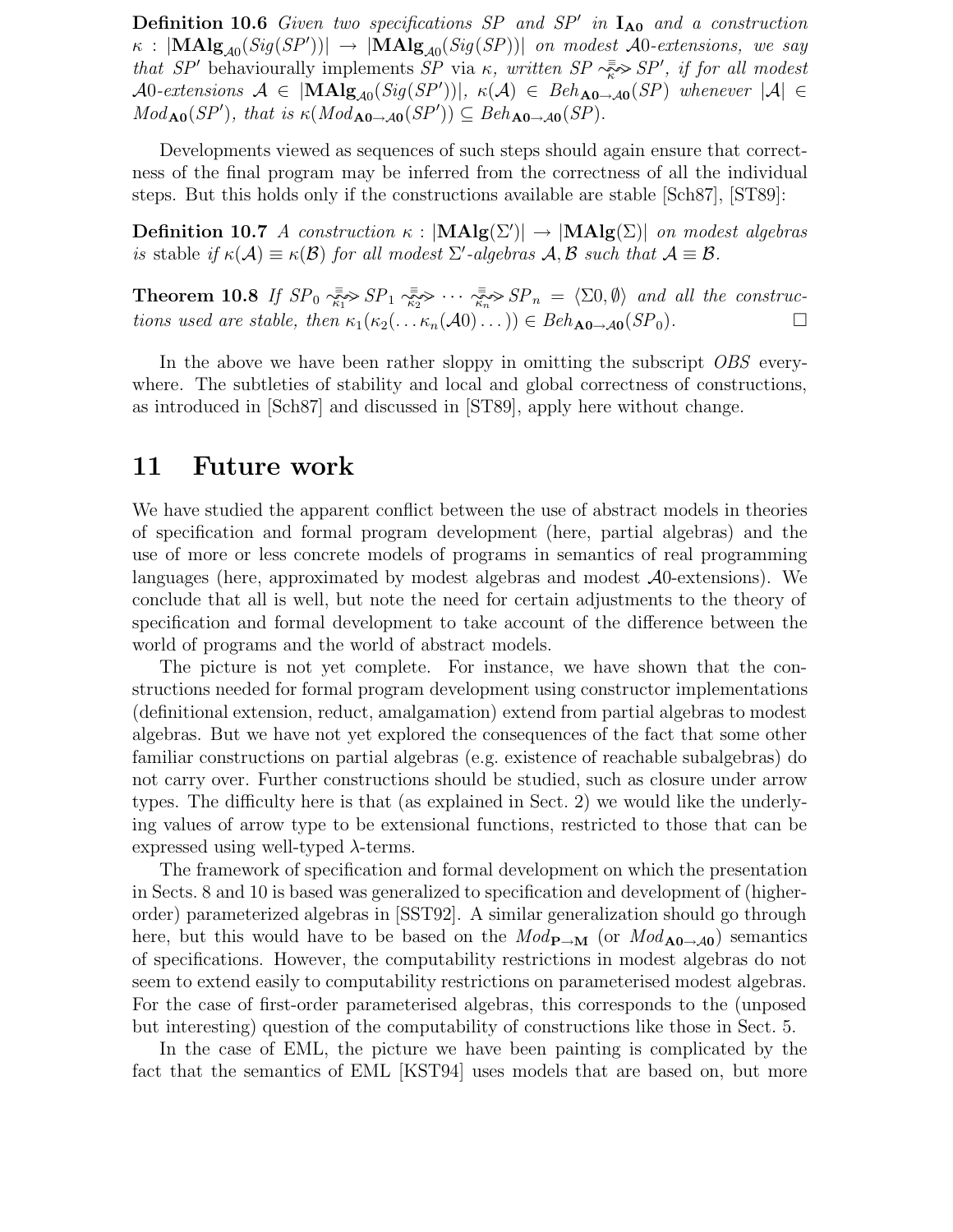expressive than, those used in the semantics of SML. The main difference between the two is that the closures used to represent functions in EML may contain "logical" constructs such as universal and existential quantifiers. Thus we need to consider three levels: that of SML programs and their models; that of EML specifications and their models; and that of partial algebras. It seems that EML models are captured by relaxing the requirement in modest algebras that the tracking functions be partial recursive, and require them to be merely arithmetical. Call these *immodest algebras*; then EML models are approximated by immodest A0-extensions. Since closures in EML models may be formed using a recursion operator as well as quantifiers, it is not clear if this is expressive enough. But it is possible to show, using Gödel's Fixpoint Theorem, that if the satisfaction of closed EML formulae can be defined in EML, then EML is inconsistent.<sup>4</sup> Thus in any case there is a gap between the level of EML models and partial algebras. This means that we have two separate gaps. It seems likely that our analysis applies to both, but there may be interesting complications in dealing with both at once.

Finally, this paper treats just one kind of abstract model, namely partial algebras. The same study could be repeated for other kinds of abstract models. Although we expect that the results would be much the same, there may be interesting variations in the details in some cases.

**Acknowledgements:** Thanks to Stefan Kahrs, Martin Hofmann and Thomas Streicher for useful discussions, and to Martin Wirsing and Jan Bergstra for providing pointers to the literature. Thanks especially to Stefan for service as an oracle concerning the semantics of SML and EML and recursive function theory.

# **References**

- [BT87] J. Bergstra and J. Tucker. Algebraic specifications of computable and semicomputable data types. Theoretical Computer Science 50:137–181 (1987).
- [BKLOS91] M. Bidoit, H.-J. Kreowski, P. Lescanne, F. Orejas and D. Sannella (eds.) Algebraic System Specification and Development: A Survey and Annotated Bibliography. Springer LNCS 501 (1991).
- [DGS93] R. Diaconescu, J.A. Goguen and P. Stefaneas. Logical support for modularisation. In: Logical frameworks (G. Huet and G. Plotkin, eds.), 83–130. Cambridge Univ. Press (1993).
- [EM85] H. Ehrig and B. Mahr. Fundamentals of Algebraic Specification 1: Equations and Initial Semantics. Springer (1985).
- [GB92] J. Goguen and R. Burstall. Institutions: abstract model theory for specification and programming. Journal of the ACM 39:95–146 (1992).
- [Hoa72] C.A.R. Hoare. Proofs of correctness of data representations. Acta Informatica 1:271–281 (1972).
- [KST94] S. Kahrs, D. Sannella and A. Tarlecki. The definition of Extended ML. Report ECS-LFCS-94-300, Univ. of Edinburgh (1994).
- [KST95] S. Kahrs, D. Sannella and A. Tarlecki. The definition of Extended ML: a gentle introduction. Report ECS-LFCS-95-322, Univ. of Edinburgh (1995). Theoretical Computer Science, to appear (1996).

<sup>4</sup>Thanks to Martin Hofmann for this observation, and to Stefan Kahrs for attempting (and, luckily, failing!) to specify this. His conclusion is that in EML such a predicate cannot be total (predicates in EML are functions into bool, and functions need not be total).